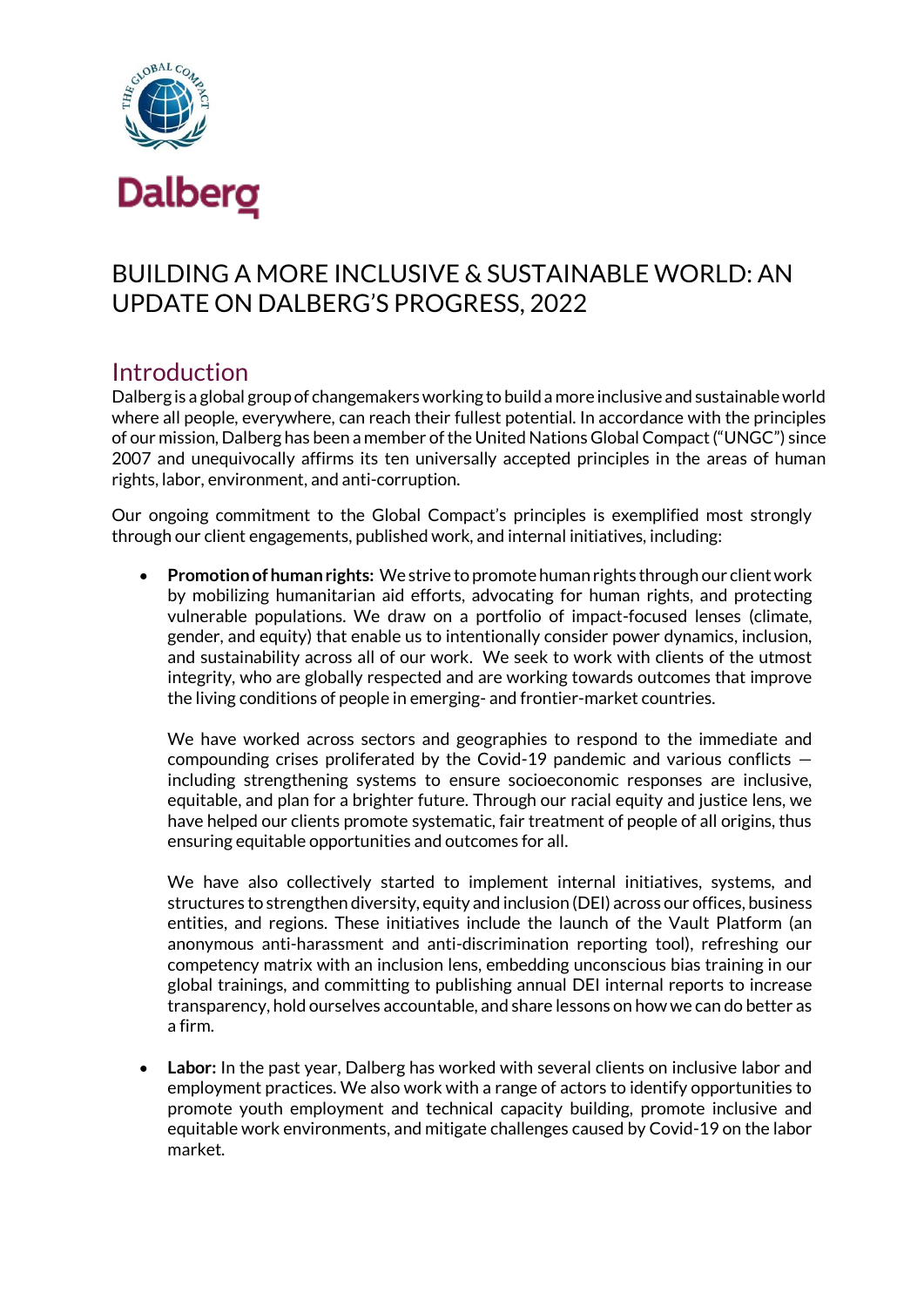Internally at Dalberg, we offer benefits exceeding, or comparable to, other leading impact-led professional services firms in our respective countries of operation. We also seek to promote a work environment that is safe, inclusive, and equitable for all our staff. We have provided the Vault app and our Ombuds (peer-to-peer support network) to report potential concerns; and we offer training across all cohorts on anti-harassment, inclusivity, and have active workplace support groups connecting staff to firm leadership to ensure that concerns and opportunities for sharing diverse perspectives are offered across all offices.

To support staff dealing with issues related to Covid- 19, other external crises and/or personal circumstances, we have implemented the Dalberg Minds team to work on various initiatives that promote mental well-being across the organization. We also promote mental health days and provide access to professional help through our health insurance providers.

Dalberg also strives to achieve significant and lasting impact on the lives of children and young people, and to secure equality for girls. We have rolled out a new global background check service to support our Safeguarding policy (which is also GDPR compliant to promote individual data protection and privacy).

• **Environmental sustainability:** On Earth Day 2020, Dalberg signed the UNGC Business Ambition for 1.5 degrees, pledging to help limit global temperature rise to 1.5°C above preindustrial levels and reach net-zero by 2050. Out of the 3063 companies that have committed to take action, 1416 have had their targets approved in line with the science - including Dalberg.

At the conclusion of 2021, both our carbon and plastic reductions were on track against our targets: Our absolute Scope 1 and 2 GHG emissions have fallen by 39%, our Scope 3 GHG emissions have fallen by 42%, and our office plastic footprint has fallen by 54% perperson, compared to a 2019 base year. Where we are unable to reduce our carbon footprint, we are offsetting all of our 2021 carbon emissions and plastic use through the purchase of carbon and plastic credits.

Dalberg has also taken steps to implement the inclusion of a 'climate lens' across our advisory projects. We continue to support teams to apply a climate lens by providing resources, trainings, and climate advisors to our projects.

Dalberg continues to build partnerships and coalitions towards climate goals as part of our firmwide climate commitment. We are engaging with innovative climate partners including Joro, BeZero Carbon, rePurpose Global, the UNFCCC High Level Champions Team, TEDx Countdown, and Count Us In to ensure that our efforts support global goals.

While Dalberg has made great progress on our commitment, we are still committed to learning, sharing, and taking even more ambitious steps in the future — and helping others do the same.

• **Anti-corruption and promotion of good governance:** We have fought corruption by strengthening good governance within UN agencies, corporate CSR efforts, and citizen engagement — and by providing robust frameworks that ensure transparency. Our value-based screening process helps us to ensure our project work aligns with our values. Dalberg is supporting organizations to develop policies and programs that promote equity and transparency.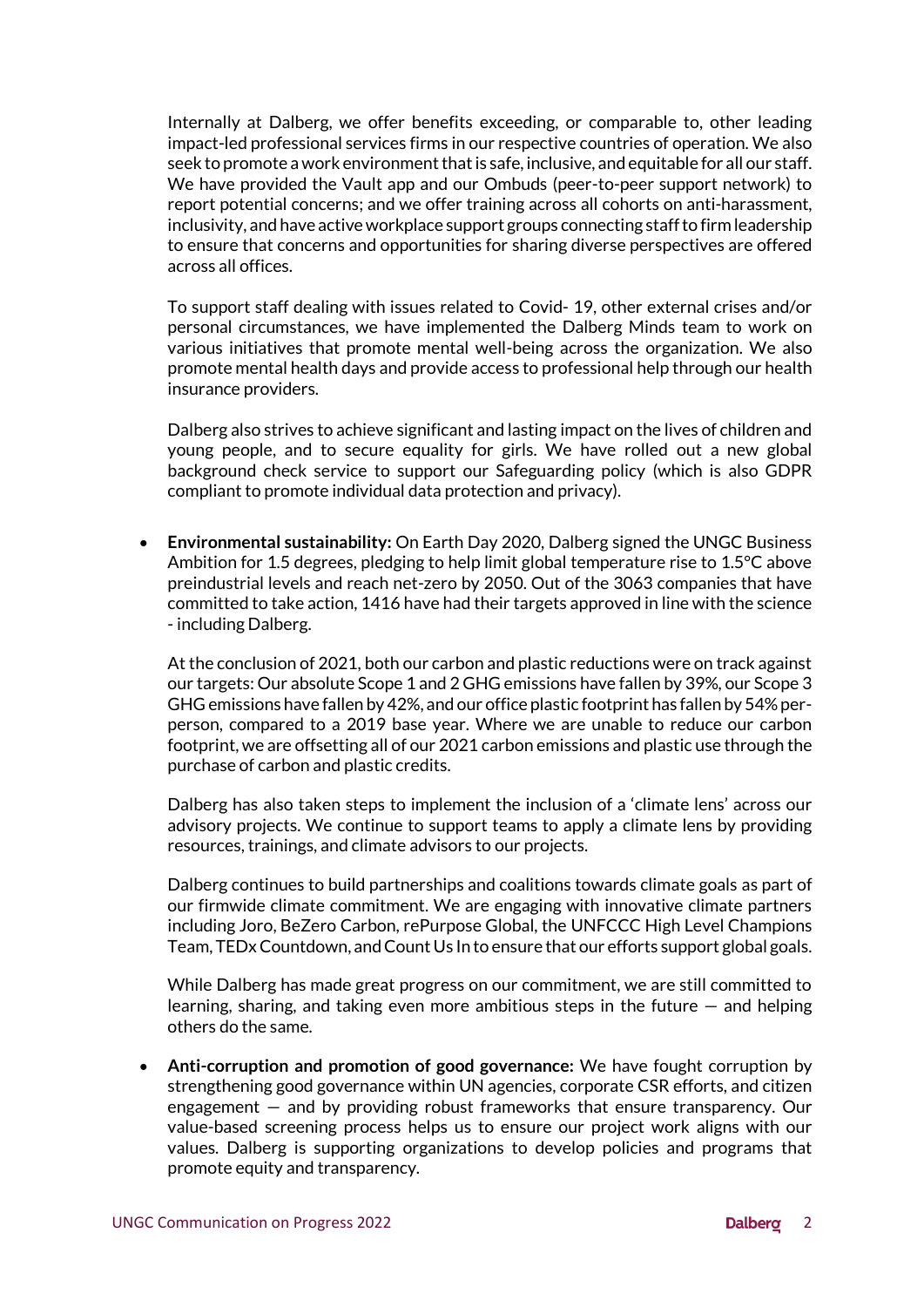In addition to our commitment to its principles, Dalberg has also worked directly with the UNGC on a variety of engagements over the past 16 years. As an example, our 2013 report, *"Architects of a Better World,"*laid out a framework to engage the private sector in supporting the post-2015 development agenda. Previously, Dalberg supported the UNGC to identify and establish transformational partnerships between the United Nations and businesses — and identify best practices for such cooperation. We have also authored several other reports for the UNGC.

As a firm dedicated to addressing the world's most pressing challenges, the principles mainstreamed by the Global Compact are the same as those guiding Dalberg's development efforts and internal policies. Going forward, we will continue advocating for these principles and the UNGC in our communications, but more importantly, we will continue to practice them through our international development activities.

angh

Jordan Fabyanske Global Operating Partner, Dalberg Advisors 22 May 2021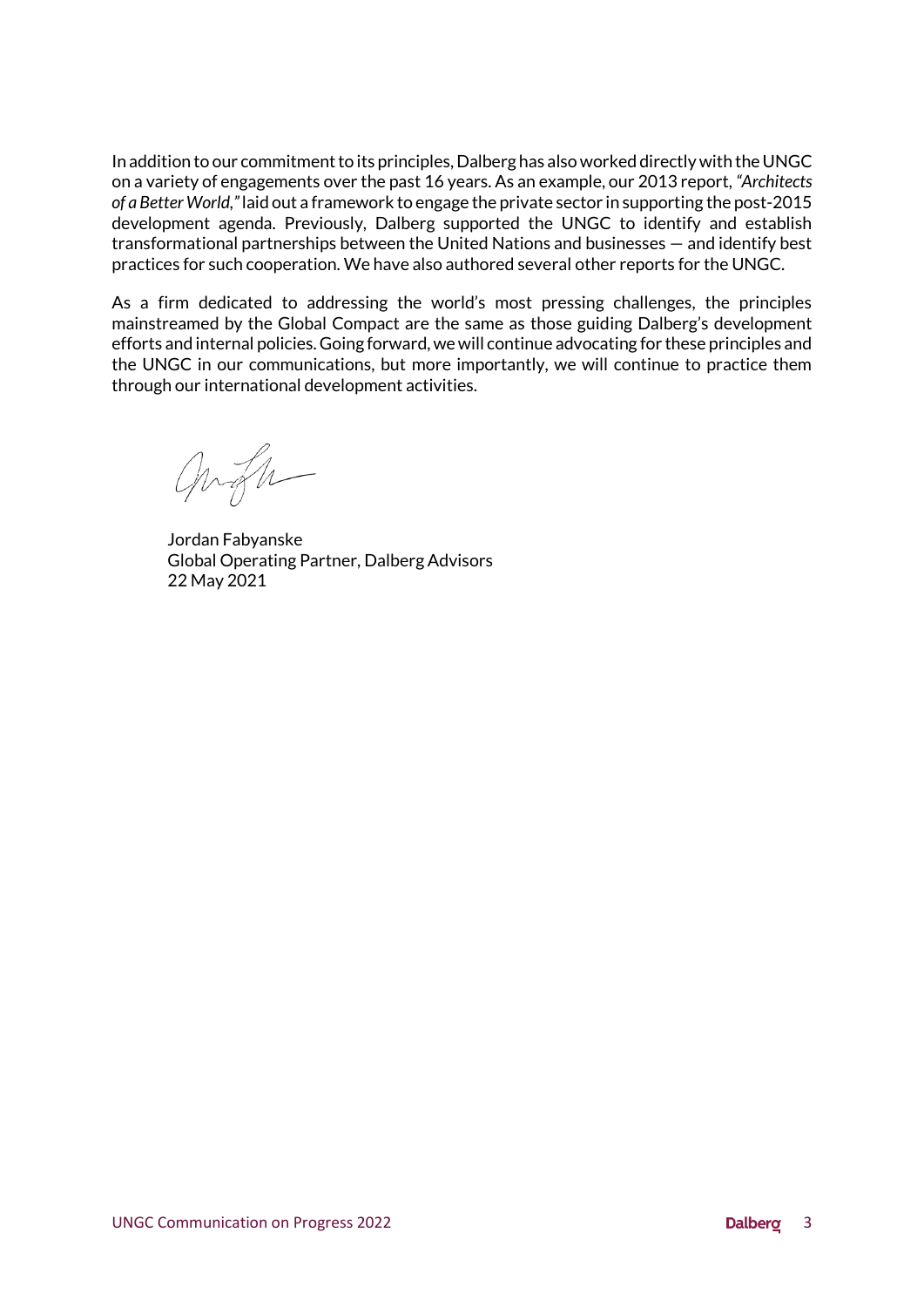# Firm Description

Established in 2001, the Dalberg Group is a global development strategy and policy advisory firm. The firm's mission is to build a more inclusive and sustainable world where all people, everywhere, can reach their fullest potential.

Today's complex global challenges require new solutions. We are powered by a unique blend of entrepreneurs and innovators, designers, creative problem solvers, thinkers, and doers. We are from everywhere, at home anywhere — an African and American company as much as an Asian, Middle Eastern, and European one. We partner with and serve communities, governments, and organizations throughout the world, providing an innovative mix of services. Each of Dalberg's businesses approach problems differently, and all of our businesses work together to create impact at scale:

**Dalberg Advisors** has strong strategic and rigorous analytical capabilities with deep knowledge and networks across emerging markets. They work collaboratively across the public, private, and philanthropic sectors to fuel inclusive growth.

**Dalberg Catalyst** is a 501(c)(3) organization that generates and brings to life multi-stakeholder initiatives to address today's most critical social and environmental challenges. They collaborate with leading partners and funders from across the private, public, and social sectors, while leveraging the deep knowledge, experience, and skills of the Dalberg Group.

**Dalberg Data Insights** acts as a bridge between private data and important social problems. They create tools to interpret data and uncover solutions in international development, humanitarian action, and social impact.

**Dalberg Design** engages people, communities, and organizations to foster creative solutions that enhance economic opportunity and human potential. They combine the best skills in human-centered design, rapid prototyping, and systems thinking to accelerate positive change in underserved communities around the world.

**Dalberg Implement** takes strategy recommendations and works alongside Dalberg clients to bring them to life. They provide implementation services that marry strategy, innovative resource mobilization, and the deployment of top talent to launch, scale-up, and transform impactful initiatives.

**Dalberg Media** aims to launch digital and traditional media that influences the global development agenda and key decision makers. It develops websites, interactive online platforms, visuals, and graphics to share global trends, innovations, and best practices that are shaping global development today.

**Dalberg Research** is a knowledge partner to businesses, NGOs, governments, and institutions by integrating cutting-edge primary data collection approaches with comprehensive secondary sources. They transform how data is analyzed and interpreted, while providing data-driven answers to complex questions about markets, impact, livelihoods, and development opportunities across the emerging world.

**We offer our clients a broad set of service lines and expertise areas to serve their needs.** Our service lines describe our functional skills (what we do best) including:

- Strategy
- Monitoring Evaluation and Learning
- Human-Centered Design
- **Analytics**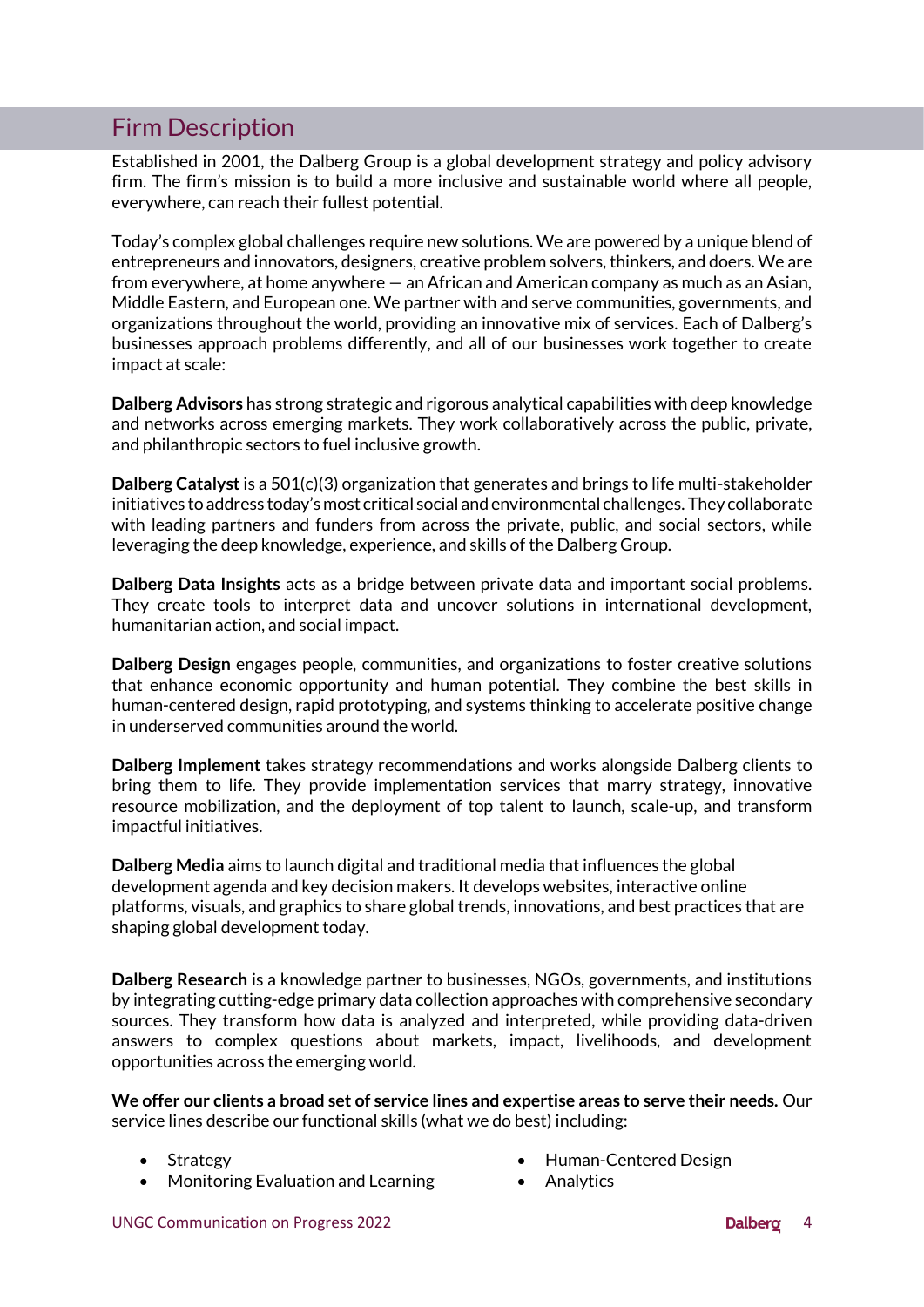- Investment Advisory
- Implementation
- Research
- Organizational Effectiveness
- Policy and Advocacy
- Talent and Leadership

Our expertise areas describe our content (what we know best), including:

- **Agriculture & Food Security** Helping organizations identify, design, and implement solutions that benefit agricultural market participants and increase food security.
- **Cities & Urban Development**  Working with cities to set purposeful goals, diagnose obstacles, collaborate through global networks and partnerships, experiment with potential solutions, and adapt to change.
- **Climate & Environment –** Supporting a socioeconomic transition to a low-carbon and climate-resilient economy through innovating at the intersection of human and natural systems; and helping society mitigate emissions and regenerate ecosystems while adapting to the accelerating impacts of the climate crisis, environmental degradation, and biodiversity loss.
- **Conflict & Humanitarian Assistance** Helping organizations effectively address the unique development challenges faced by conflict-affected and post-conflict countries.
- **Digital & Data** Harnessing the power of information and communication technologies to foster innovation, improve quality, expand access, and drive accountability.
- **Education to Employment** Expanding global access to high-quality employment and education at all levels by understanding market needs and effective approaches to learning, strengthening public systems, and facilitating public-private partnerships.
- **Energy**  Working with public and private sector organizations to transform markets, make sound supply-side choices, access financing, and enhance energy access.
- **Finance & Investment** Partnering with financial institutions, foundations, development institutions, and governments to develop innovative strategies for providing high-quality, appropriate financial services to underserved individuals and businesses.
- **Gender**  Developing strategies and designing programs that enable organizations to build towards greater gender equity.
- **Health & Nutrition** Identifying, designing, and implementing solutions that improve health across the globe.
- **Inclusive Business** Working with businesses to develop inclusive customer bases, suppliers, employees, and distribution channels.
- **Infrastructure –** Supporting governments, private investors, and institutions to develop inclusive and sustainable infrastructure in emerging markets.
- **Justice Equity & Economic Mobility-** Dedicated to building a just and equitable world for all people in the United States.
- **Water & Sanitation** Improving private sector-based and sustainable approaches in rural water supply, sanitation, and hygiene products.

**Dalberg operates with global perspectives that are firmly rooted in local realities.** We have 20 offices, located in Abidjan, Abu Dhabi, Addis Ababa, Brussels, Copenhagen, Dakar, Dar es Salaam, Geneva, Johannesburg, Kigali, Lagos, London, Mumbai, Mexico City, Nairobi, New Delhi, New York, San Francisco, Singapore, and Washington D.C.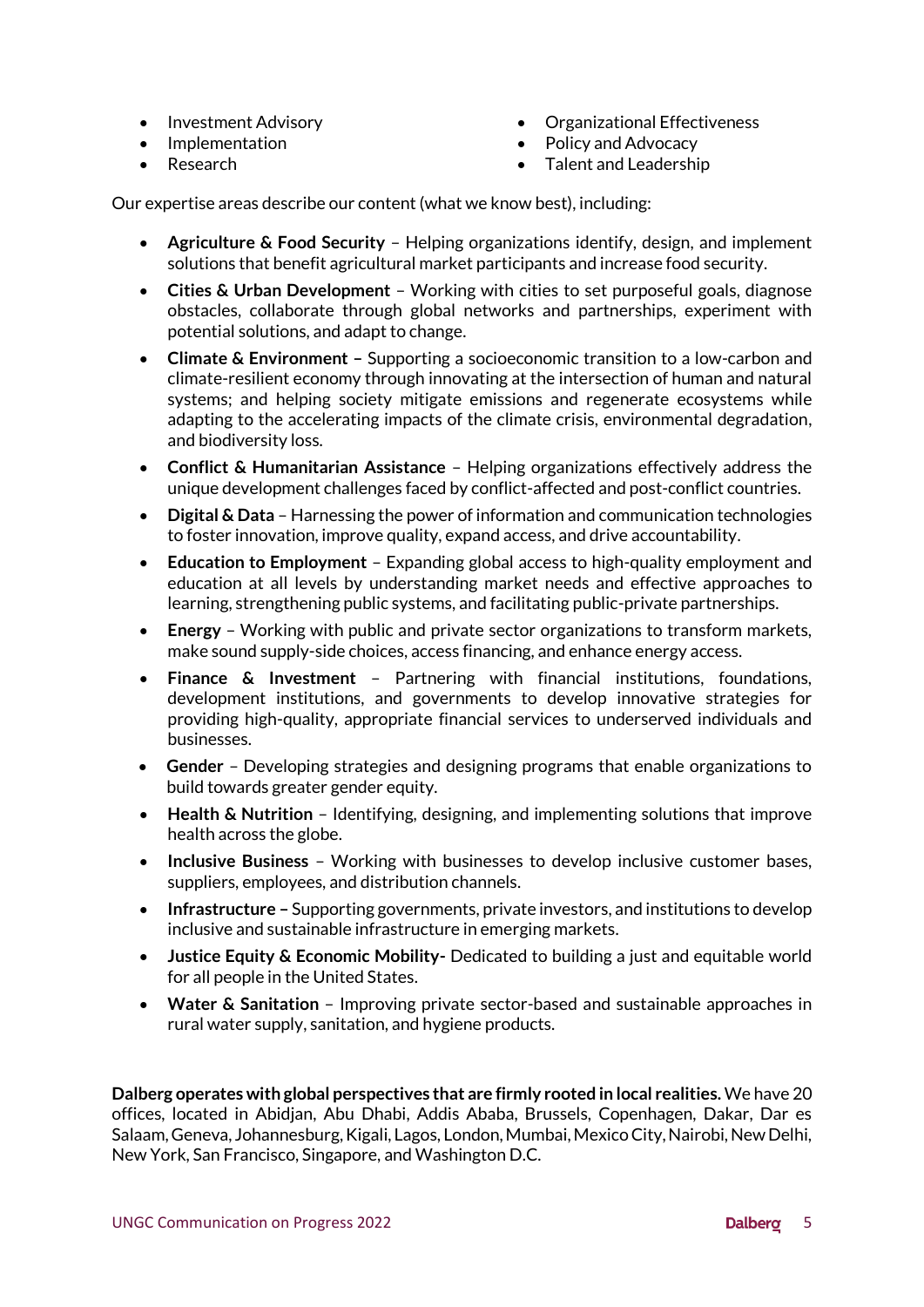We also have full-time teams based in Bangkok, Bogota, Conakry, Hong Kong, Kampala, Kuala Lumpur, Melbourne, Paris, and Seattle. We have served clients in more than 130 countries across Africa, Asia, Europe, the Middle East, and North and South America.

**The diversity and gender balance of Dalberg staff reflects our commitment to equality and inclusion.** Our people are unified by their commitment to Dalberg's impact-focused mission, a strong educational foundation, dynamic professional experience, and first-hand experience living and working in frontier and emerging markets. In all other respects, they reflect the diversity of the countries in which we work and the clients we serve:

- 58% female and 42% male global workforce, balanced relatively equally across all levels (we offer our staff diverse ways to self-identify including a non-binary option)
- 59 nationalities
- Over 90 languages spoken

**Dalberg has an extensive track record of delivering impact-focused solutions and innovations across the public, nonprofit, and corporate sectors**. In the past 20 years, Dalberg has successfully completed more than 3,000 engagements for more than 1,000 leading multilateral institutions, international agencies, foundations, NGOs, governments, and global corporations operating, or investing, in frontier and emerging markets.

We have proudly worked with a large spectrum of UN organizations, including:

• UNICEF • UNCDF

• UNDP

- UN Secretariat
- UN Women
- UNESCO
	- UNEP
- UNOCHA
- UNMAS

• WHO

- UNDCO • UNDG
- UNGC

• UNTB for LDCs

We operate at the forefront of development innovation, working extensively with leading social innovators, such as the Bill & Melinda Gates Foundation, Rockefeller Foundation, and MasterCard Foundation — and a broad range of international organizations, including the Global Fund, Human Rights Watch, and the World Wildlife Fund.

We advise a broad range of private sector clients, including 26 Fortune 500 Global companies, and have partnered with dozens more. We have advised emerging- and frontier-market country governments and regional and international development finance institutions, including the World Bank, International Finance Corporation, African Development Bank, Asian Development Bank, European Bank for Reconstruction and Development, European Investment Bank and Inter-American Development Bank.

**Dalberg's Global Compact COP** will be available on the UNGC website and will be referenced on our own website, [www.dalberg.com.](http://www.dalberg.com/) For any questions or comments, please contact:

Eric Grunberger Jordan Fabyanske Global Director of Knowledge Management [eric.grunberger@dalberg.com](mailto:eric.grunberger@dalberg.com)

Global Operating Partner [jordan.fabyanske@dalberg.com](mailto:jordan.fabyanske@dalberg.com)

- 
- UNV
- 
- 
- UNOPS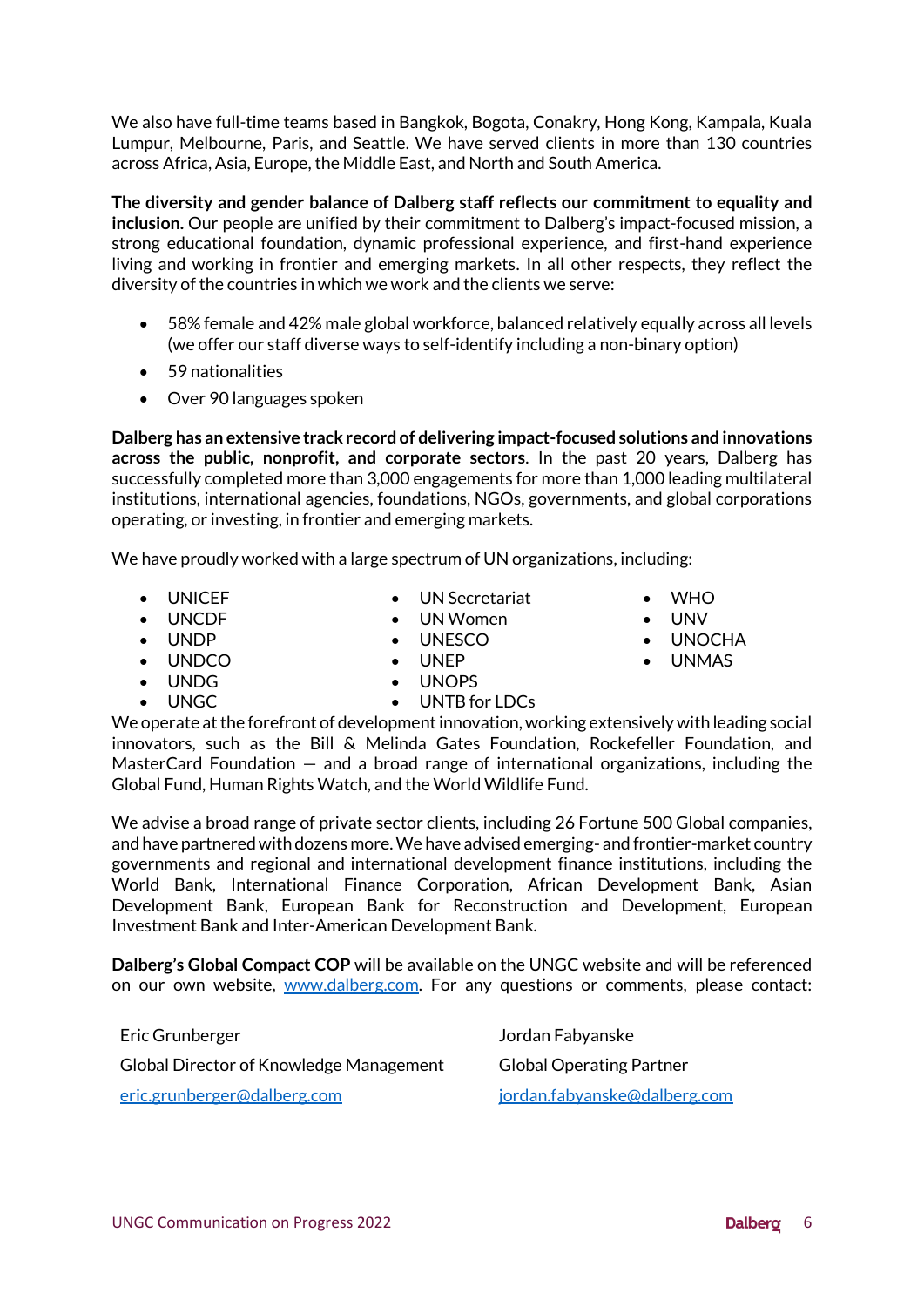## Human Rights

- **Principle 1:** Business should support and respect the protection of internationally proclaimed human rights
- **Principle 2:** Business should ensure that they are not complicit in human rights abuses

### ASSESSMENT, POLICY, AND GOALS

At Dalberg, we are continually striving to improve and evolve our own organization to reflect the kind of change we wish to see in the world. Based on our firmwide mission, we draw on a portfolio of impact lenses that enable us to intentionally consider power dynamics, inclusion, and sustainability in our work.

Dalberg is driven by a commitment to diversity and inclusion across all facets of our organization. Notably in 2019, Dalberg Advisors' Global Managing Partner signed the CEO Action for Diversity and Inclusion pledge (the world's largest CEO-driven business commitment to advance diversity and inclusion within the workplace) alongside 600+ global CEOs, building upon our long-standing commitment to diversity and inclusion. In the same year, we launched the Global Inclusion Advisor (GIA) role. The objective of the role was to lead our efforts in embedding an inclusion mindset in our culture and our work.

Through our DEI efforts, we have continued to bring a diversity and inclusion lens to the projects we undertake with clients. Our work in the international development sector requires us to be highly conscious in our choice of clients, subcontractors, and partners. Dalberg seeks to work with clients of the utmost integrity, who are globally respected, and who are seeking outcomes that improve the condition of people in emerging and frontier market countries. As such, every partner overseeing business development and project implementation activities takes personal responsibility to ensure that our clients are not involved in human rights abuses. We also have a value-based project screening committee that ensures our clients align with our values.

Over the last few years, we have collectively started to implement internal initiatives, systems, and structures to strengthen diversity and inclusion across our offices, business lines and regions. Recent efforts have included:

- The launch of the Vault Platform (an anonymous anti-harassment and antidiscrimination reporting tool)
- Refreshing our competency matrix with an inclusion lens
- Embedding unconscious bias training in our global trainings
- Committing to publishing annual internal reports to increase transparency, holding ourselves accountable, and sharing lessons on how we can do better as a firm.

We have also created active workplace support groups connecting staff to firm leadership to ensure that concerns and opportunities for diverse perspectives are well-represented across all offices. Our current networks include groups for the LGBTQ+ community, women, and parents.

In 2022, we have continued to ensure that our leadership is representative of both our staff and the communities we seek to serve by broadening where we recruit from, ensuring our leadership is more representative of our staff and the communities we seek to serve, and better identifying and addressing areas where there are potential biases or hidden prejudices.

We have continued to strive to uphold transparency and communication around our decisionmaking levels by encouraging continuous communication about our decisions and leaving an open line for staff to engage and share ideas. We have also created a brand strategy and valuesfocused task force comprised of staff representing all cohorts; alongside management, this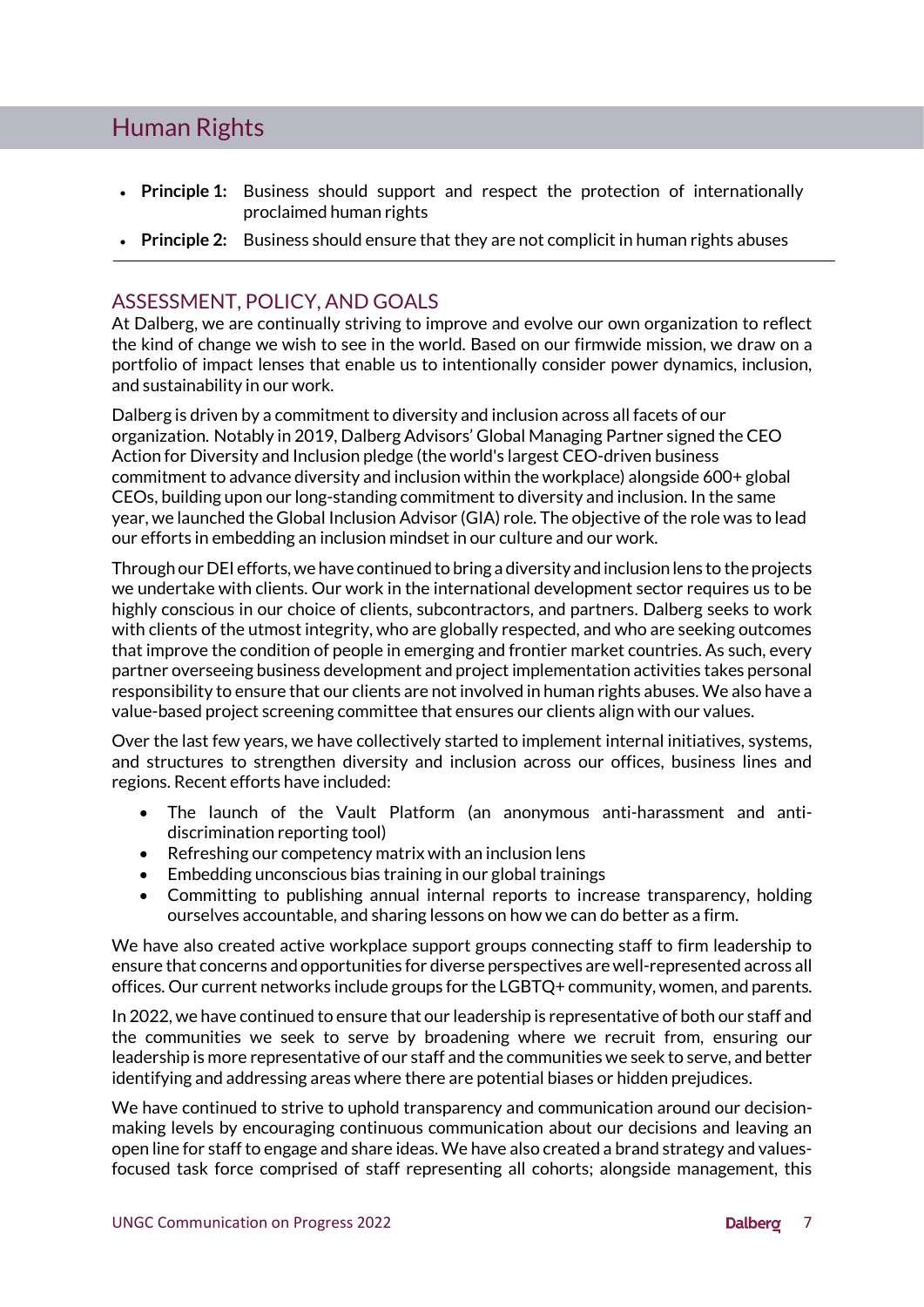group is re-evaluating the firm's values, vision, and impact markers to guide the future of our work through an inclusive and collaborative process.

In an effort to recognize the importance of local and historical DEI context, we have also carved out dedicated time and resources for training, coaching, and open dialogue with experts and professionals across different contexts. Each office, business unit, and region have also been encouraged to develop its own DEI plan unique to its respective local context and history. We have provided our project teams with tools and resources to enable our problem solving and project delivery to be truly intersectional across different global contexts.

Dalberg is equally committed to gender equality both in our internal operations and our external project work. During the UN General Assembly in 2019 — alongside UNICEF, CIFF and Educate Girls — Dalberg also made a pledge to proactively apply a gender lens as standard across all of our work and sectors. We put this commitment into action by incorporating a gender lens across all work starting in 2020.

We have now trained more than thirty-five management team members to serve as "Gender Lens Advisors" (GLAs), and more than 95% of our projects start with a GLA assigned to a team. To continue developing our gender lens in 2022, we are refining our gender lens toolkit to support teams as they explore intersectional inequities and injustices across our various regions more effectively. We are also signatories of the Women's Empowerment Principles (UN Women).

Through our racial equity and justice lens, we have helped our clients mobilize humanitarian aid efforts, advocate for human rights, and protect vulnerable populations by promoting systematic, fair treatment of people of all origins, thus supporting our commitment to work towards delivering equitable opportunities and outcomes for all.

In 2020, Dalberg formally launched the Justice, Equity, and Economic Mobility (JEM) practice, Dalberg's home for client work and thought leadership focused on social, gender, and racial justice in the United States. Since its launch, the practice has completed over 30 projects on intersectional racial equity with the latest engagements covering important human rights topics on health equity, racial poverty, democratic governance issues, and economic justice. The JEM leadership team has also begun to develop relationships with racial justice organizations. We also regularly refine our internal initiatives to strengthen our racial justice lens and ensure all our staff feel valued and respected. In 2022, our Americas team:

- Increased our student loan repayment benefit to help increase socioeconomic diversity
- Partnered with Management Leadership for Tomorrow (MLT) for senior recruiting
- Led training on how to be an inclusive advisor
- Provided training and 1:1 executive coaching with a DEI lens to 100% of the management team
- Facilitated DEI & anti-racism onboarding for all new employees

The team also provided more support to staff facing systemic inequities including providing more resources to existing affinity groups and developing a clear process for creating new affinity groups, whilst also strengthening and clarifying reporting mechanisms for the existing groups.

#### IMPI FMFNTATION

Throughout the past year, Dalberg has focused on human rights through the perspectives of equal gender rights, racial justice, protection of vulnerable groups, and advocacy. Dalberg is also working across sectors and geographies to respond to the immediate human needs presented by the Covid-19 crisis — including putting systems in place that ensure socioeconomic responses are inclusive, equitable, and plan for a brighter future.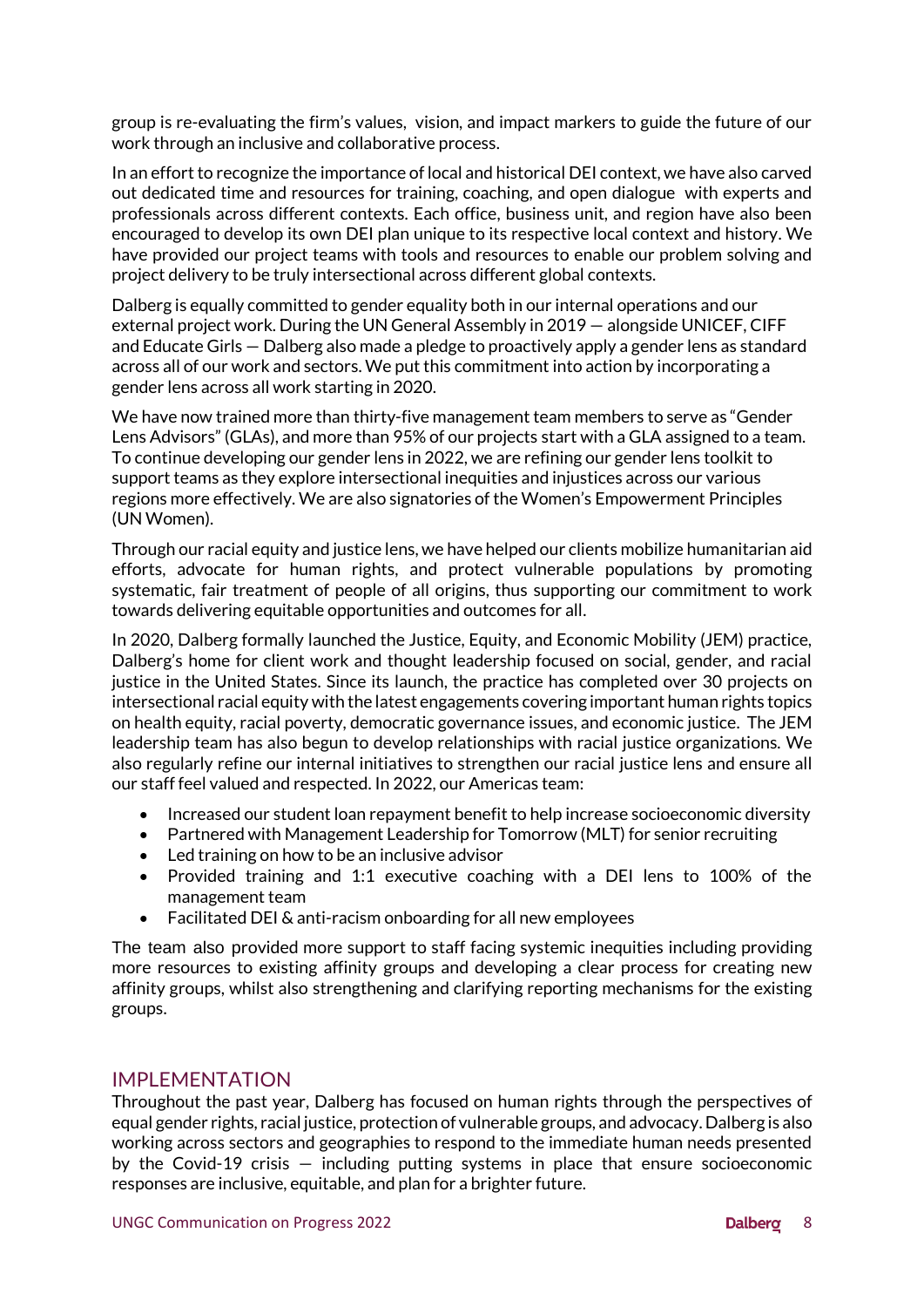Examples include:

- **As part of Dalberg's continued support for the 2X Challenge, we supported 2X members in reviewing and refining the guidance regarding howinfrastructure projects can particularly benefit women.** Given the recent growth in membership and the related increase in importance of infrastructure deals for newer MDB members, there was renewed interest in understanding what it means for an infrastructure project to disproportionately benefit women. Dalberg developed updated guidance that will help 2X members apply the consumption criteria to infrastructure transactions in a way that mitigates "pink-washing" risks and has the potential to inform industry best practices around applying a gender lens to infrastructure transactions.
- **Dalberg conducted a landscape assessment of the Agri-SME financing space in Southern Mexico, Guatemala, and Honduras to inform the design of the Aceli Americas' program and its strategic orientation for 2022.** Based on the lenders' feedback, the Dalberg team proposed: origination incentives, first-loss cover incentives, product-specific incentives, referral incentives, and lender capacity building initiatives. The team also proposed a high-level roadmap for the incentives deployment focusing on financial institutions already working in the Agri-sector. The report will help inform the design of the Aceli Americas' program, whose goal is to mobilize \$200M in private sector lending to Agri-SMEs in the region and improve the livelihoods for 20,000 rural households by 2026.
- Soil acidity has critical adverse impacts that threaten food security and agribusiness potential, with approximately thirty-five million hectares of cropland in Ethiopia, Kenya, Rwanda, and Tanzania classified as acidic. Agricultural lime is a solution for managing soil acidity, and limestone reserves are available and sufficient in the four countries; however, the sector remains largely nascent. **Consequently, Dalberg was commissioned by CIMMYT to support the GAIA project by conducting an agricultural lime sector supply-side analysis across four East African countries: Ethiopia, Kenya, Rwanda, and Tanzania.** Dalberg developed recommendations that will unlock bottlenecks to increased competition and investment in the sector, which would enhance agricultural lime quality and supply. This project intends to inform National Investment Plans, which in turn aims to build the necessary momentum for growth in the nascent agricultural lime sector through increasing its production and use on acidic soil. This ultimately will contribute to increased agricultural productivity and food security in these countries.
- Inspired by the strength and ambition of feminist movements, the Equality Fund is seeking to set up one of the largest self-sustaining funds for gender equality in the world. Equality Fund's current design and build phase is rooted in learning, adaptation, experimentation, and change. **Dalberg was engaged by the Equality Fund to develop a theory of change for its investment program and to develop investment guidelines that enshrine intersectional feminist values in how Equality Fund can screen and select investments.** Given Equality Fund's unique position at the intersection of feminist movement and investment ecosystems, and its unique 100% GLI focused endowment from the Government of Canada, Dalberg anticipates that EF will, over time, be able to transform how, where, by, and to whom capital is deployed to finance and advance global feminist change.
- The Rockefeller Foundation Food team had been implementing their current strategy for two to three years and were preparing their next three-year strategy to take to their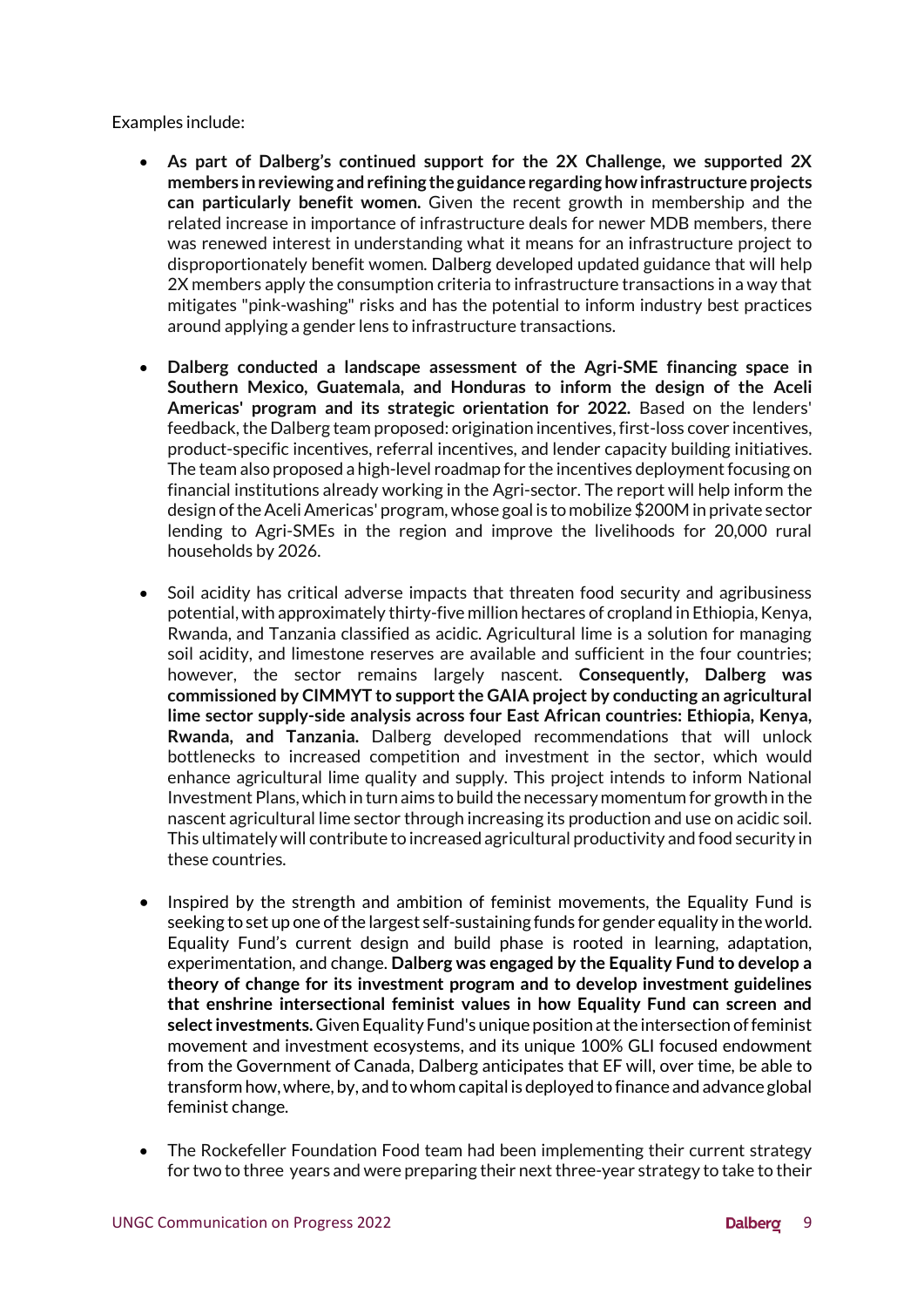board in November 2021. **Their vision was defined as, "Transform food systems to be nourishing, sustainable, and equitable." They engaged Dalberg to develop the strategy that supports this vision.** With Dalberg's support, the Rockefeller team aligned on a strategy to invest in public purchasing of food, policy analyses to elevate the true cost of food, realigned incentives for "good" food, and outlined data and metrics resources to support the adoption of "good" food practices across the public and private sectors. The final strategy focused on mobilizing \$100 million over 2022-2024 to improve the dietary quality of five hundred million underserved people — it was unanimously approved by Rockefeller's board of directors.

- The pandemic has highlighted the gap in the provision of Mental Health and Psychosocial Support (MHPSS) services between high- and low-resources settings, in particular for children and adolescents. **UNICEF's Office of Innovation (OOI) engaged Dalberg to assess the landscape of Mental Health and Psychosocial Support (MHPSS) innovations for children and adolescents in low-resource settings to help inform the role OOI can play to support them.** Dalberg delivered a report that assessed the landscape of MHPSS innovations for children and adolescents in low-resource settings. It will inform OOI's investment strategy in this space with a goal of scaling at least three innovations that impact over one million people each. In addition, the Dalberg team has been asked to present the report to UNICEF staff as a benchmark for future landscape analyses.
- **AMREF engaged Dalberg to build a foundational needs and landscaping analysis of Universal Health Coverage (UHC), with Kenya serving as the starting point. There is intention to replicate the methodology across several countries.** The objective is to build a comprehensive image of the UHC delivery ecosystem. The landscape report includes an overview of Kenya's UHC delivery system, a mapping of actors impacting UHC delivery, a description of Kenya's UHC journey and key milestones, and the identification of key challenges and bottlenecks.
- **Dalberg was contracted by the World Diabetes Foundation to build and mobilize key stakeholders around a global, innovative investment alliance to raise at least \$100 million USD for investments in diabetes prevention and care in low- and middleincome countries.** The project team facilitated an inclusive process with experts in the innovative finance space, key stakeholders at Novo Nordisk, Novo Nordisk Foundation, and other organizations to assess the potential of establishing a knowledge-based alliance. The project outcome was the conceptualization of the Diabetes Investment Accelerator that aims to accelerate investments through promoting evidence and knowledge of innovative finance mechanisms and mobilizing partners around specific investments.

### MEASURE OF OUTCOMES

In the past year, we hosted virtual events, wrote, and published articles in prominent development publications as well as on our own channels, authored reports, and launched new public data sets that reinforce our support for universal human rights, including:

• **Dalberg's Justice Equity and Inclusion Practice (JEM) published an article titled, "None Until All Are Free: LGBTQ+ Rights Through an Intersectional Lens"** to help readers understand how transphobia, gender conformity, and systemic racism inequities are connected and build on each other within parallel systems of oppression. The piece outlined how allies and practitioners can target resources for transgender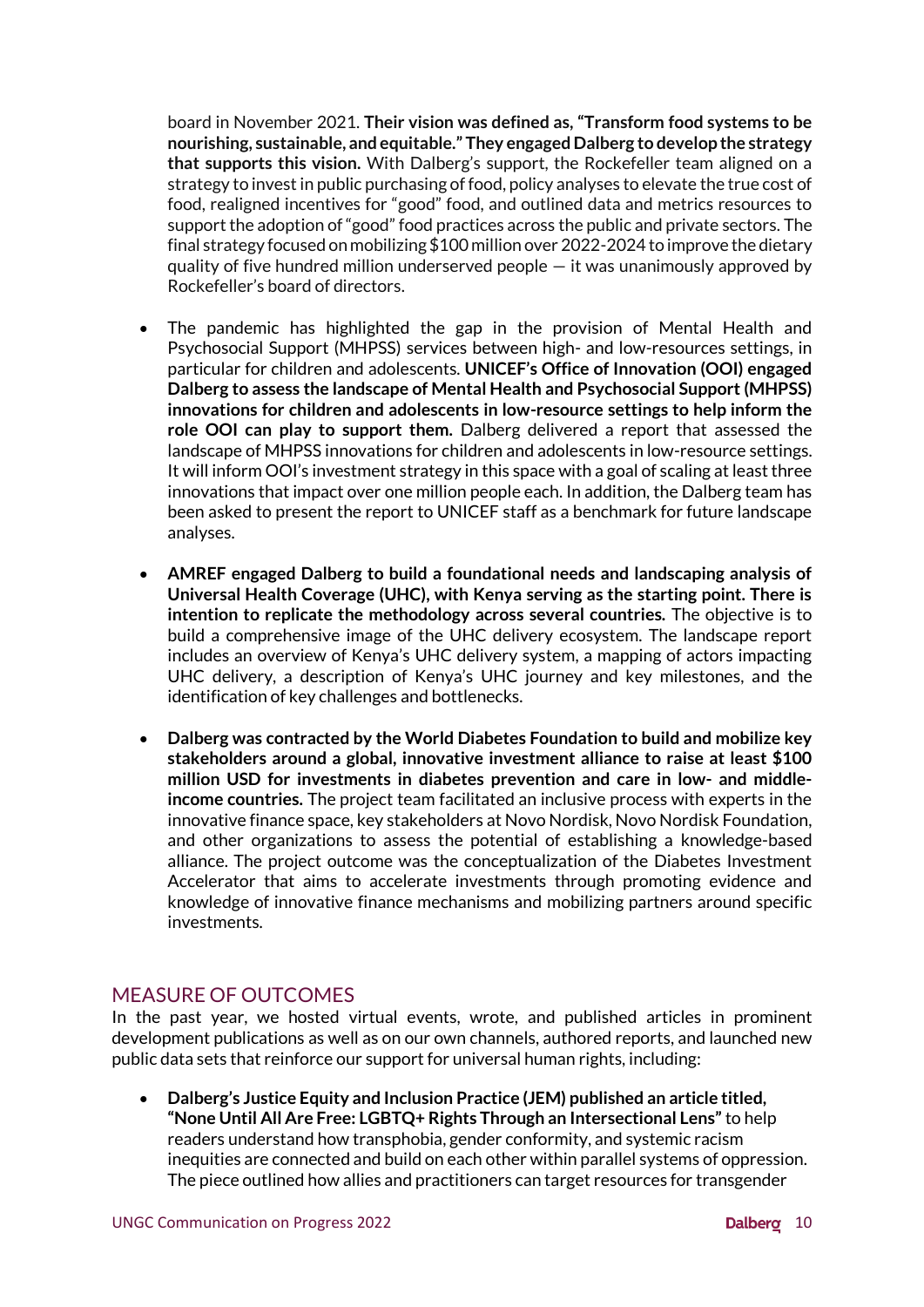and GNC efforts with a racial lens, promote coordination across different stakeholders in the space, and tailor the design of interventions and programs for BIPOC transgender and GNC communities.

- The Access to Covid-19 Tools Accelerator (ACT-A) is a unique, time-limited, multilateral collaboration to accelerate the development, production, and equitable global distribution and access of critical tools for Covid-19 response. Launched in April 2020, the partnership brings together ten agencies: Bill & Melinda Gates Foundation, CEPI, FIND, Gavi, Global Fund, Unitaid, Wellcome, WHO, World Bank, and UNICEF. Since 2020, the partnership has supported the development and rollout of vaccines in record time and increased availability of effective and affordable new diagnostics and treatments. **In light of the evolving nature of the pandemic and a need to strengthen progress across the pillars, Dalberg was hired to conduct a strategic review.** Dalberg's insights and recommendations will inform ACT-A's strategic priorities for the next 12- 18 months in the context of a rapidly evolving global pandemic. These have been published in a public report.
- **Dalberg hosted a webinar with four medical practitioners who are helping redefine the intersection of health tech and equity. The webinar titled "The Rising Tide of Health Technology: Design for Equity to Ensure Access for the Underserved"** explored ways to ensure patients and providers increasingly leverage online services to access and provide care to the most vulnerable and underserved.
- **Dalberg published a report, "After the Vaccines Arrive: Equitable Vaccination in Lower Income Countries" to cast a light on longstanding health inequities — both among and within nations.** Without equitable distribution within countries, the most vulnerable populations will remain the most at risk and opportunities to outpace dangerous variants of the virus will be missed**.**
- The European Bank of Reconstruction and Development (EBRD) aims to harness the power of the private sector to create equitable access to economic opportunities for all. To this end, the EBRD has developed two distinct but interlinked strategies: i) the Strategy for the Promotion of Gender Equality 2021-2025 (SPGE) to promote gender mainstreaming in the EBRD's operation, and ii) the Equality of Opportunities 21-2025 (EOS) to promote equality of opportunity for all. **The European Bank of Reconstruction and Development (EBRD) engaged Dalberg to organize and deliver public consultation meetings (in the form of webinars) and produce two consultation reports in support of the EBRD's Strategy for the Promotion of Gender Equality 2021-2025 (SPGE) and the Equality of Opportunity Strategy 2021-2025 (EOS).**
- **In partnership with Wellcome, Dalberg Media created and illustrated a report exploring the impacts of long-Covid.** Based on research Dalberg conducted in Kenya and Malawi and emerging priorities, Dalberg constructed a comprehensive dissemination strategy and educational graphics to accessibly share the core elements of the report, a full dissemination list inclusive of publications, events, and influential stakeholders, and planned and executed a soft launch event.
- **Research conducted by Dalberg together with the Financial Health Network found that most financial services, especially those meant to help with planning savings and investment for retirement, are poorly suited to the economic and financial realities of low and middle income (LMI) Americans over fifty.** To help providers and product designers better design digitally enabled experiences for this group, Dalberg developed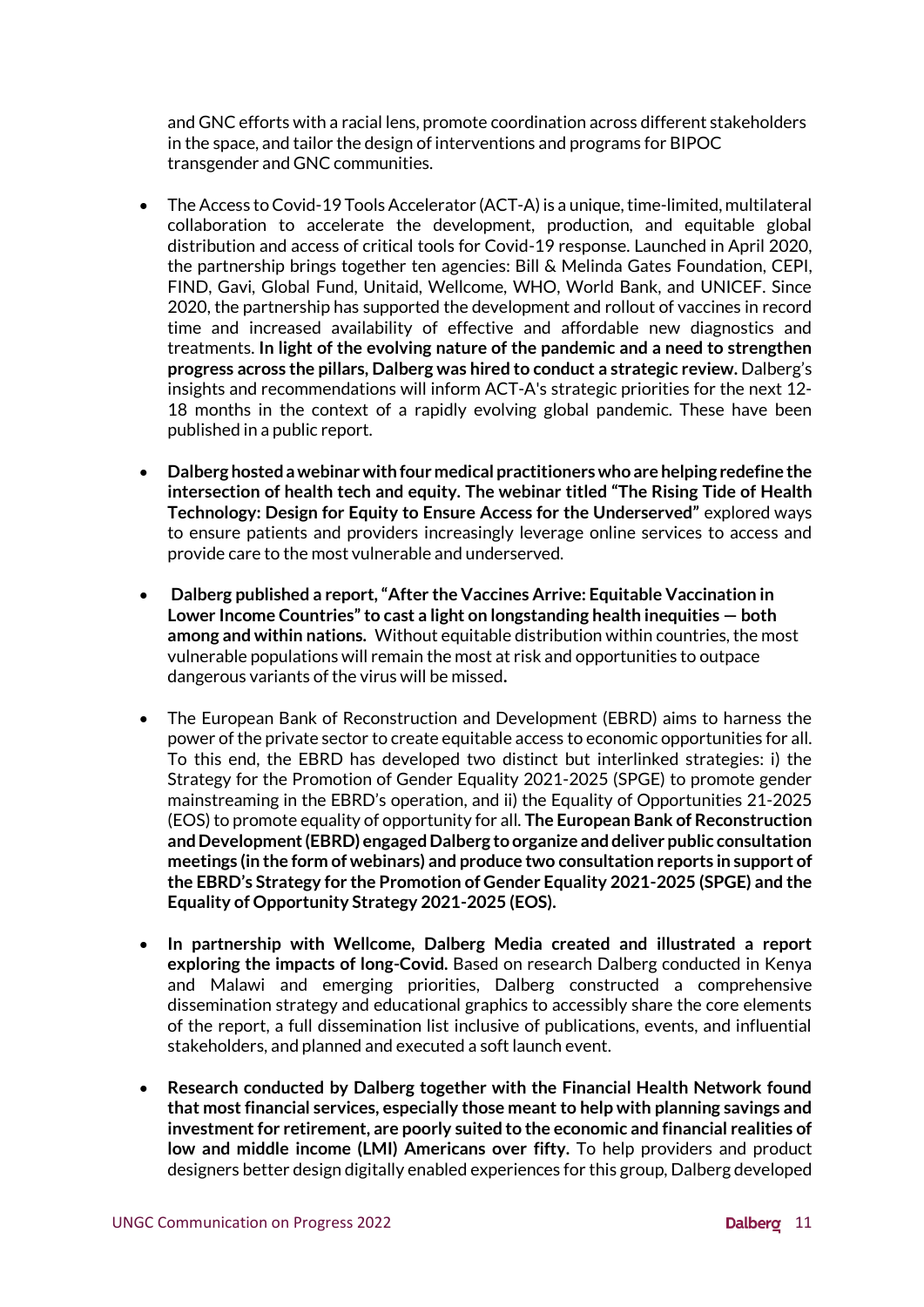six design principles and a blueprint of the ideal service flow. These resources can guide the design and delivery of better user interaction and experience to enable adoption and sustained engagement by LMI pre-retirees.

• A growing body of global research points to how women shouldered a heavier socioeconomic burden, experiencing a greater loss of employment than men, and a far higher care burden during the Covid-19 pandemic. From the outset, it was clear that people would experience the crisis differently and that there would be a differentiated impact between women, men, and other genders. **Dalberg published a report on the unprecedented "Impact of Covid-19 on women in low-income households."** The Dalberg report illustrates how women from low-income households in India were disproportionately impacted by the crisis. The report also sheds light on the experiences of women during the pandemic that were highly likely to happen based on what was seen in past crisis situations.

# **Labor**

- **Principle 3:** Business should uphold the freedom of association and the effective recognition of the right to collective bargaining
- **Principle 4:** Business should support the elimination of all forms of forced and compulsory labor
- **Principle 5:** Business should support the effective abolition of child labor
- **Principle 6:** Business should support the elimination of discrimination in respect of employment and occupation

### ASSESSMENT, POLICY, AND GOALS

While the nature of Dalberg's professional services work does not necessitate staff union membership, our corporate policies provide a system whereby employee concerns and grievances can be addressed via elected staff representatives.

We uphold the elimination of all forms of forced or compulsory child labor – and support the ILO conventions. In addition, as a matter of principle and reputation, we seek to work with clients, partners, and subcontractors who share these values.

Finally, as an international consulting firm, Dalberg actively seeks to recruit a team that reflects the gender and ethnic diversity of our clients and the communities we serve. Our corporate policies ensure staff members are recruited based on their ability to do the job. No distinction, exclusion, or preference is given on any other grounds. We are currently refreshing our recruiting and onboarding policies and practices to include a DEI lens.

Dalberg's corporate policies are posted prominently on our intranet and are accessible by all staff. Our policies are accompanied by an open discussion forum that communicates directly with Dalberg's Executive Director, Coordination Committee, Dalberg Advisors Global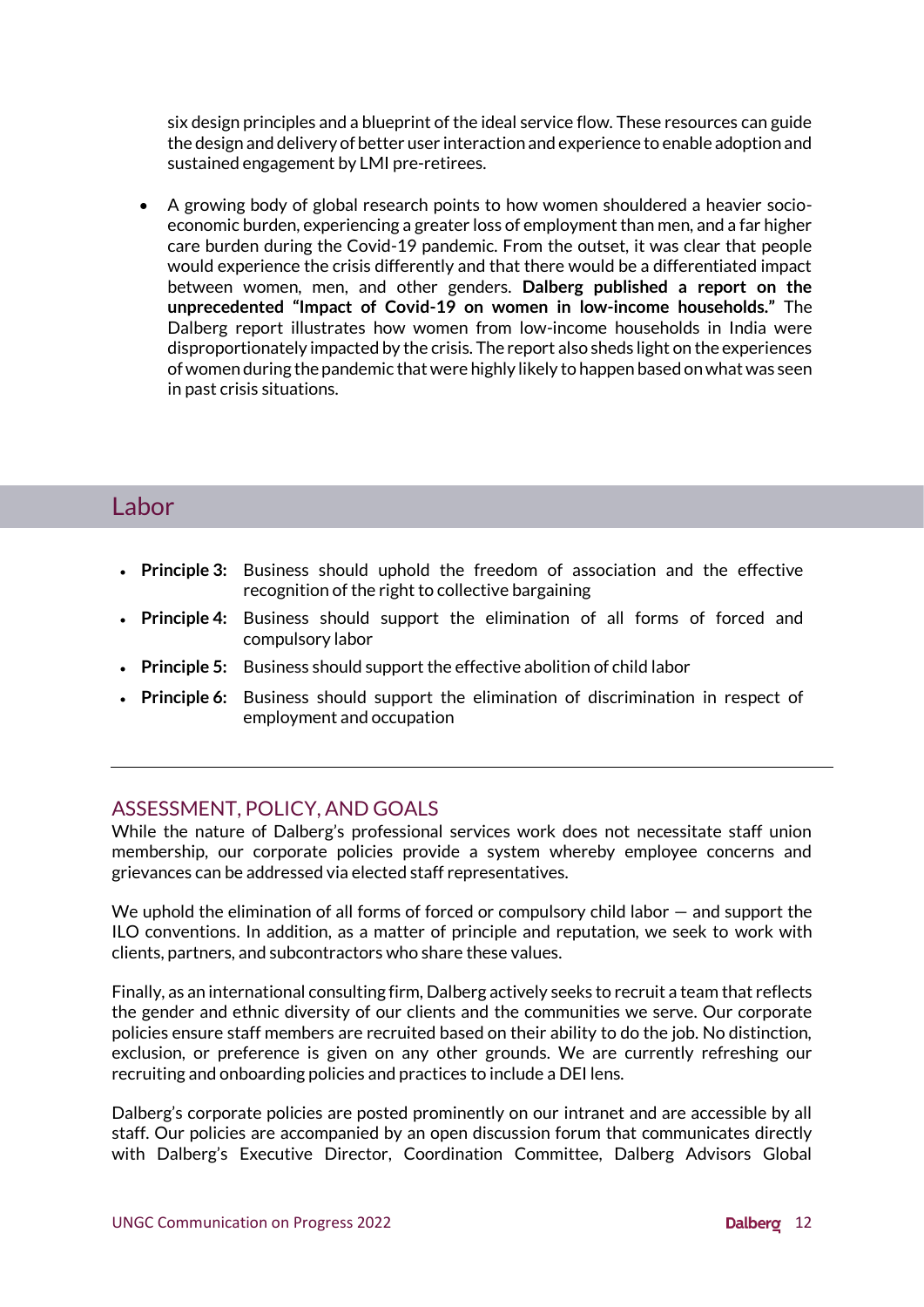Managing Partner, Global Operating Partner, and the Chair of the People and Values Committee.

Our People and Values Committee ensures adherence to our global values and oversees all people matters. Its mandate includes setting all human resource related policies and overseeing the performance review process. We are also in the process of creating a supplier diversity program that will bring diversity and inclusivity into our supplier chain thus promoting, increasing, and improving the business participation of underrepresented business enterprises.

Within Dalberg, we seek to build a work environment that is safe, inclusive, and equitable for everyone. In 2021 we launched the Vault Platform to allow staff to confidentially report any incidences of misconduct in our working environment. This effort is aligned with our zerotolerance policy against misconduct, including discrimination, harassment, and bullying. In 2022, we continue to encourage all our staff to use the Vault platform and have appointed case managers to investigate complaints and take appropriate corrective action. Additionally, we have local office 'Ombuds' who serve as confidential sounding boards for our staff and respond to allegations of misconduct.

Dalberg also recognizes the importance of maintaining an enjoyable, supportive working environment and providing social benefits. To this end, each of our offices aim to provide benefits like health, dental, pension, student loan repayment, and parental leave at levels exceeding or comparable to other leading impact-led, professional services firms in their respective countries of operation.With regards to our salary and total reward improvement, we have conducted salary and benefits benchmarks and made inflation adjustments across our regions in the past year.

Our local offices are also exploring a flexible and equitable working model to ensure a smooth transition post Covid-19 for all our staff members including caregivers, new employees, and people with health issues. This exploration will leverage both remote and in-person advantages to improve the quality of our work, and to balance needs of individuals, teams, clients, and the business. Our Americas region is piloting support for caregivers to help enable participation in retreats by providing a choice of a daily caregiving stipend or childcare provided on-site.

We promote teamwork and individual professional development through office-level skills training sessions, quarterly staff pulse surveys, 360-degree feedback reviews, and shadowing opportunities for new hires and individual staff professional development plans. In July 2021, we rolled out our refreshed competency matrix which simplifies our assessment criteria and applies an inclusion lens to support staff professional development. In March 2022, we rolled out a new repository of all our training material, including links to all trainings in one place. We are currently building out our 'Training and Development' function to support staff's continued learning and professional development. Over ninety staff have also been coached in our Global Coaching program to-date (launched in 2020) and 100% met some or all of their goals.

In 2020 and 2021, we paused our in-person trainings and retreats due to the pandemic and replaced them with virtual office and regional retreats. In 2022, we have begun to re-introduce in-person retreats, workshops, trainings, and team brainstorming sessions. We have managed to safely hold in-person retreats, including the Africa HR retreat and strategic planning session, global management workshop in Dubai, and various regional and office level retreats. We also conducted an annual pulse survey focused on staff's professional journey, well-being, work environment, inclusion, and connection to better understand how staff are experiencing work and opportunities to strengthen our culture and employee experience — especially after two years of the Covid-19 pandemic.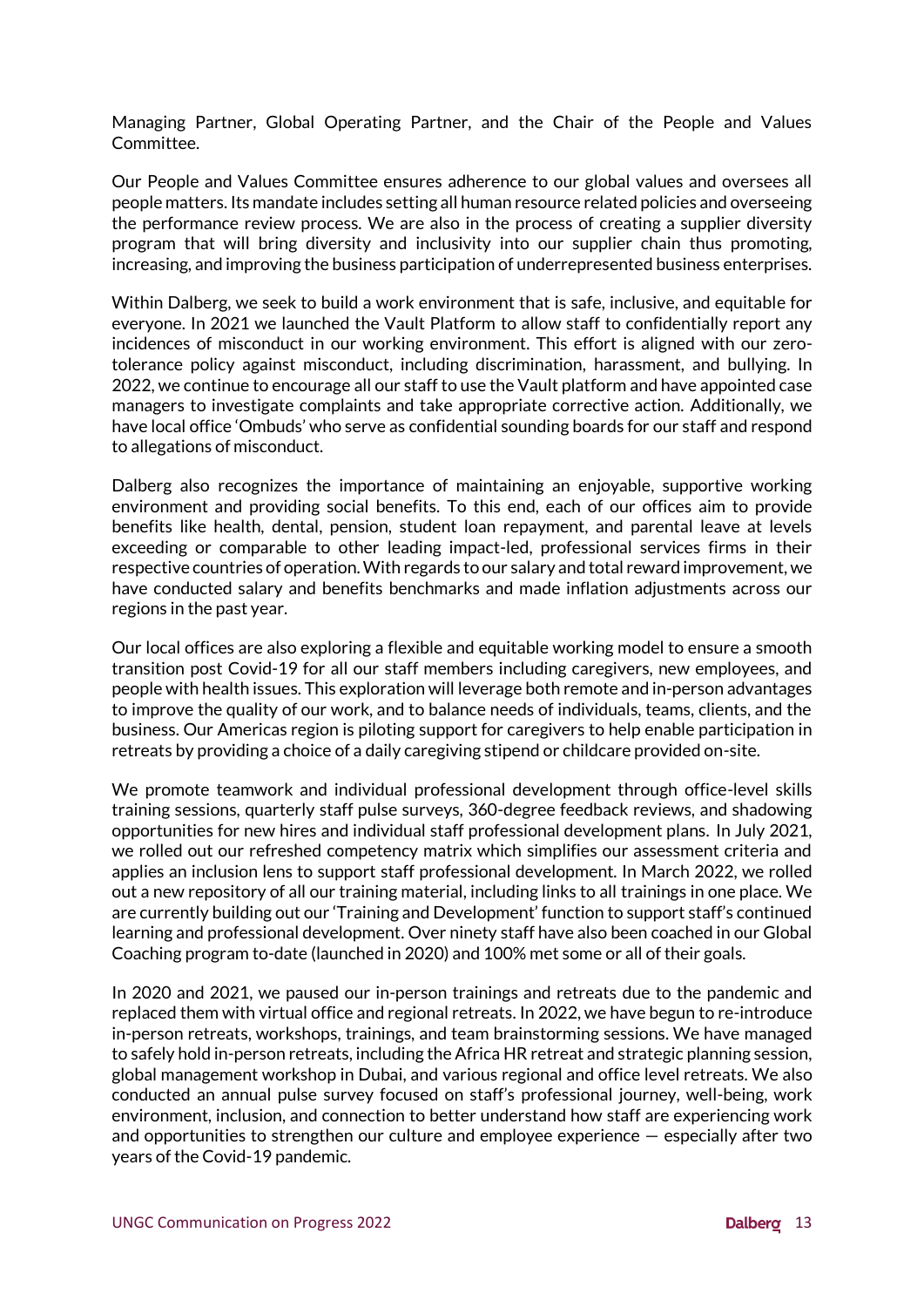The mental well-being of our staff is of utmost importance to our organization. To this end, we have Dalberg Minds — a cohort working to foster a culture of well-being across the organization. In the past year, Dalberg Minds has continued to connect staff with resources, tools, and services that promote mental well-being, including:

- Organizing a public online seminar on 'Social Impact and Well-being' co-hosted by Dalberg Chairperson and Global Managing Partner on World Mental Health Day
- Updated the staff mental well-being resource pack and developed an online hub where staff can easily access the group's resources
- Conducted cohort-level training on mental well-being to support mental well-being in teams
- Incorporated mental health awareness to the onboarding process
- Conducted group sessions in all offices to better understand staff pain points, brainstorm solutions, and revived the mental health champion network

Dalberg also strives to achieve significant and lasting impact on the lives of children and young people, and to secure equality for girls. Our Safeguarding Children Policy extends to young people we are supporting through, or are in contact with, our work. We have rolled out a new global background-check service to support our Safeguarding policy (which is also GDPR compliant to promote individual data protection and privacy).

#### IMPI FMFNTATION

Throughout the past year, Dalberg has worked with several clients focused on labor and employment practices. We also work with a range of actors to identify opportunities to promote youth employment. For example:

- **Dalberg was engaged by the Mastercard Foundation (MCF) to conduct a Pan-African study of the internship landscape to inform the Foundation's strategy to provide 250,000 new internships per year for young people in Africa.** Dalberg adopted a mixedmethod approach, leveraging primary and secondary sources, to understand the challenges, identify the gaps and opportunities to increase the number of internships. Dalberg led a co-creation workshop to present the analysis, prioritize the interventions, and develop a preliminary list of potential partners to improve the quality and increase the quality of internships in the region.
- **Dalberg supported the Shell social investment team to refresh their strategy on community skilling.** Dalberg reviewed their existing strategy and portfolio of activities to extract lessons learned, reframed the overall vision and opportunity for the vertical, outlined high return, low risk skilling opportunities within identified strategic priority sectors, and built a compendium of skilling program archetypes, sample programs, and partnerships to serve as a playbook for their teams. Dalberg also identified twenty-two case studies to inspire the Shell team and battle-tested a project-guideline checklist which was successfully used during a sprint with Shell's UK team.
- **Dalberg was enlisted to study two aspects of economic development in Kiribati to gauge its readiness for the Millennium Challenge Corporation (MCC) threshold program: the presence of high potential growth industries and sectors in the country and opportunities for productive employment outside of Kiribati for I-Kiribati workers.** Dalberg conducted a thorough prioritization process to arrive at a shortlist of sectors and productive employment opportunities and evaluated constraints to accessing these opportunities thereafter.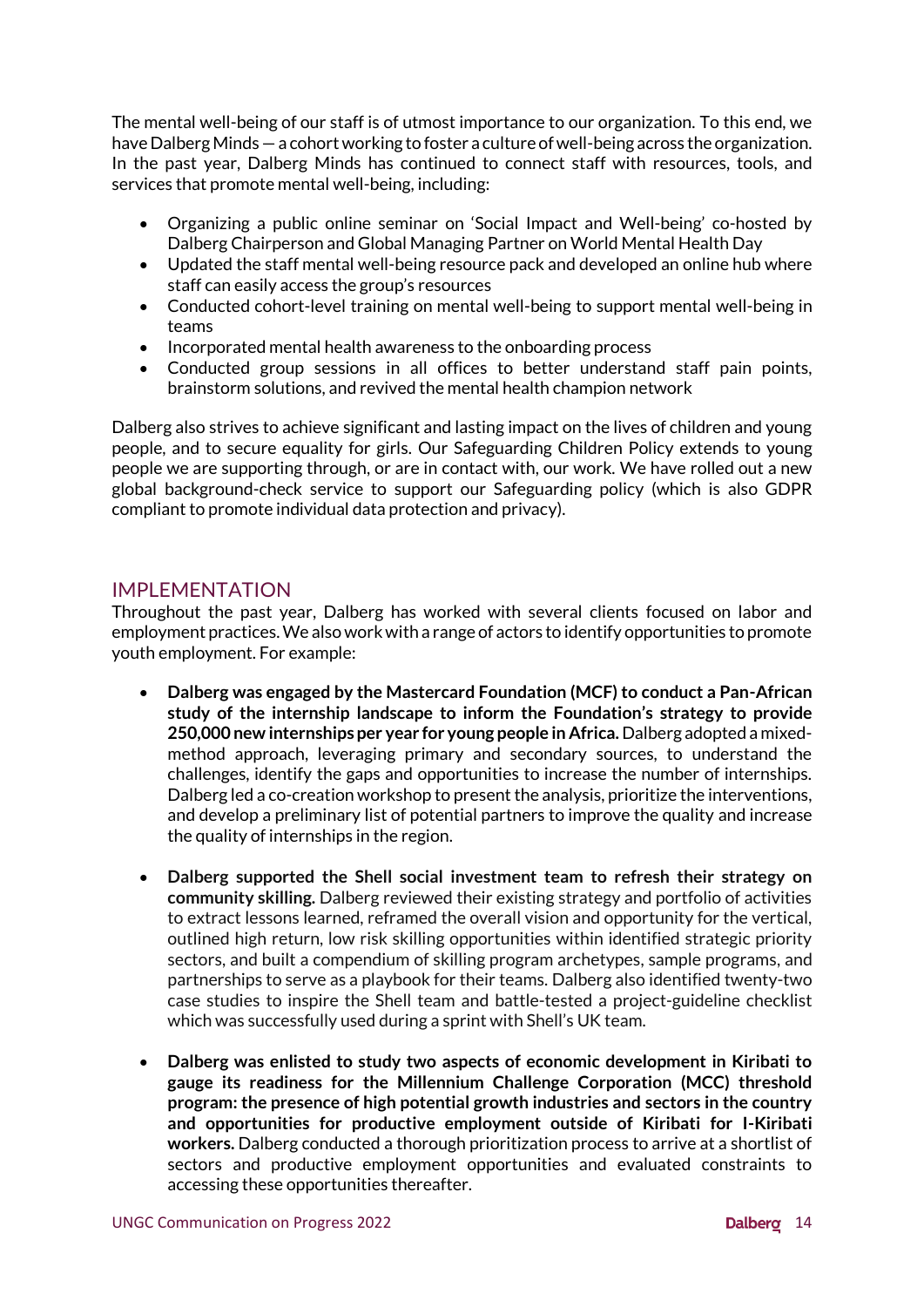• **Dalberg was engaged by the Swiss Cooperation Office in Mali to conduct a feasibility study and assessment of their new program, PartICIP, aimed at attracting private sector investment into vocational training.** The study also sought to suggest ways in which the program can be improved and developed recommendations for the program design in consideration of the Covid-19 pandemic and the security situation in Mali. Dalberg also engaged with various private sector companies with a presence or interest in Mali to assess their preparedness for investment in education and youth employment, as well as their willingness to engage with the Swiss Cooperation to explore partnership opportunities.

**Dalberg was mandated by the GIZ to conduct a diagnostic study of technical and vocational training for the needs of the industrial sector in Côte d'Ivoire.** Dalberg analyzed the adequacy between the demand for professional skills of industrial companies in Côte d'Ivoire and the supply of Ivorian labor. The aim was to identify the needs of these companies and respond to them through capacity building and professionalization of the workforce, while ensuring the sustainability of one or more training centers and their contribution to the Ivorian labor market.

- **Dalberg supported Open Society Foundations (OSF) in synthesizing key lessons learned from its prior three years of grantmaking to advance justice for workers globally.** The objective of the work was to transfer learnings within OSF to external partners. Dalberg reviewed OSF's internal documentation and gathered perspectives from over 30 OSF staff, partners, and peers on the most important successes and challenges across OSF's worker justice portfolio. OSF will use the final report as an internal learning tool to enhance its effectiveness in the sector and as an external learning tool for partners and peers engaged in or interested in the sector.
- **Dalberg supported NI to develop options and recommendations around (i) an optimized organizational structure for the Operations team, (ii) an updated role of the Regional Directors, (iii) a review of reporting arrangement for roles with regional mandates, and (iv) a cross-function review of NI's structure to optimize matrix working.** As a final deliverable, the Dalberg team provided NI with a number of options with insights on how different options might best fit together to provide a holistic solution. The NI team will take these options under consideration, after which they will engage Dalberg Advisors for an additional project to build out detail within their chosen options and create a change management plan.

### MEASURE OF OUTCOMES

In the past year, Dalberg has not been involved in any investigations, legal cases, or incidents involving contravention of ILO conventions or the Global Compact labor principles.

Additionally, Dalberg's efforts to build and maintain a diverse staff and a supportive, nondiscriminative corporate environment are apparent in our staff statistics:

- 58% female and 42% male global workforce, balanced relatively equally across all levels (we offer our staff diverse ways to self-identify including a non-binary option)
- 59 nationalities
- Over 90 languages spoken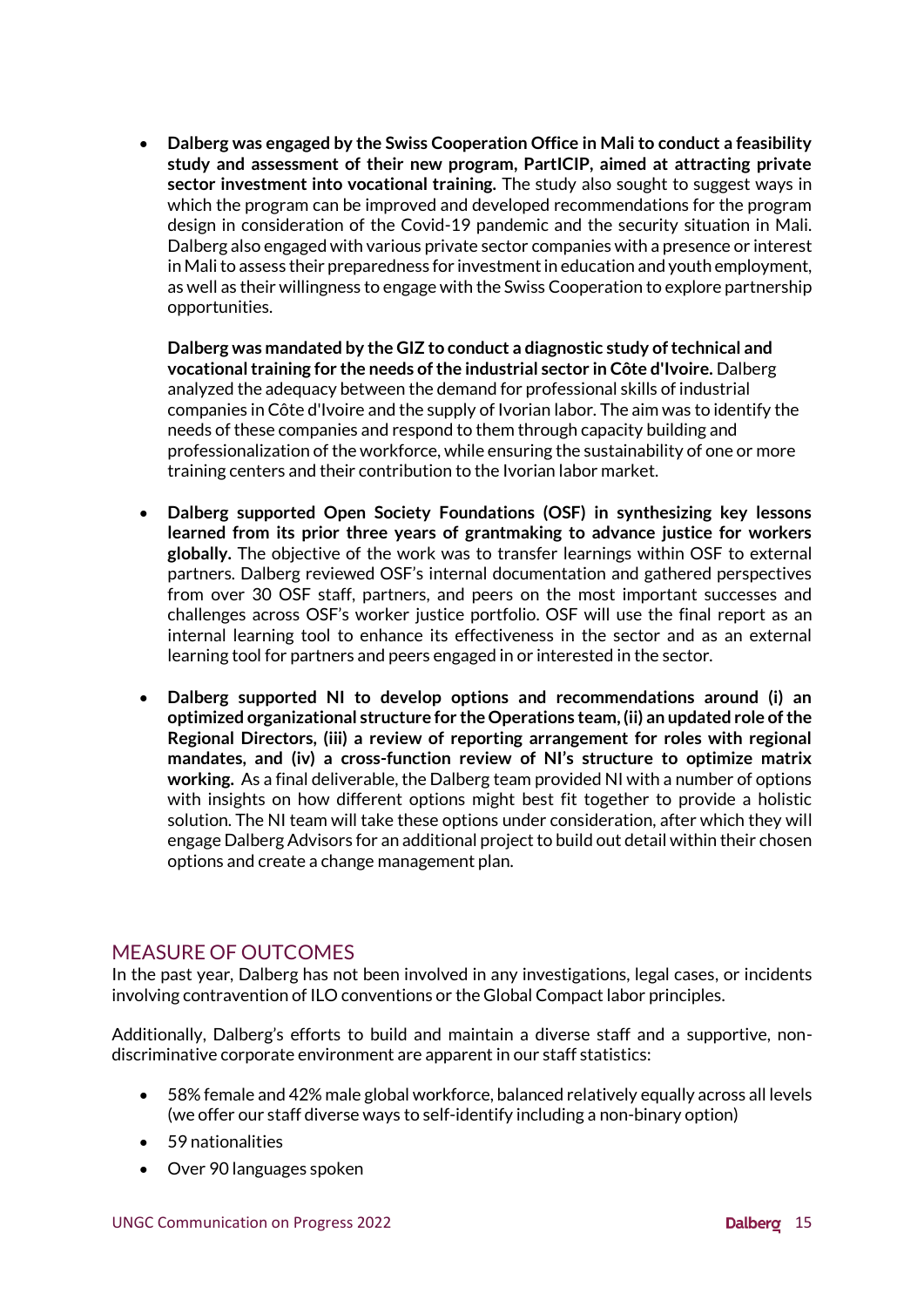In addition, we have authored reports and articles in prominent development publications and virtually convened public forums — reinforcing our commitment to fair labor practices and equal opportunity, including:

- **In partnership with Argidius, Dalberg produced a SCALE diagnostic toolkit and authored a report on "Helping Emerging Market SGBs Step Up Their Game — And Increasing Employment Opportunities in the Process."** Small and growing businesses create close to 60% of new jobs in emerging markets, profoundly impacting livelihoods, and economies. The report examines five key considerations which organizations and funders that support small- and growing-businesses should focus their programs on to increase their impact. The SCALE diagnostic toolkit will help organizations within the SGB ecosystem strive for better outcomes. The information, guidance, and inspiration needed to adjust and maximize impact on SGBs are freely available in the report.
- True economic recovery means real improvement in job quality. The conversation around job quality has largely been overshadowed by the pandemic. At this precarious moment for low-wage workers in the U.S., stakeholders must engage more deeply to address the barriers to improved job quality for these workers. **Dalberg's report on "Low-Wage Work, Low Quality Jobs: Understanding and addressing barriers to job quality for low-wage workers" highlights the barriers that small and mid-sized businesses (SMBs) employing low-wage workers face, and avenues to advance impact for all workers.** The report demonstrates that while recovering and increasing the number of employment opportunities is of course essential, it is equally important to consider if these jobs provide workers with the compensation, benefits, work environment, and advancement opportunities necessary to ensure overall worker wellbeing and potential for upward mobility.
- In the U.S., there are forty-three million adults  $-$  nearly one in five  $-$  who read below a third-grade level, and over half of all adults read below a sixth-grade level. Low literacy is pervasive and entrenched, and those who experience it generally have poorer health, significantly lower incomes and prospects — and their children are more likely to face the same future. **Dalberg published an article on "Adult Low Literacy: Opening the Book on America's Silent Crisis"** that demonstrated how the National Action Plan for Adult Literacy has the potential to redefine how American society supports not just adult literacy but adult education in general, thereby improving the lives of individuals, families, and communities living in vulnerable circumstances — and how action is urgently needed.
- **Dalberg is an execution partner for UNLEASH, an innovation platform for the SDGs.** UNLEASH is an annual global innovation lab for the SDGs, where talent from around the world gather to develop innovative solutions for a better and more sustainable world. Throughout 2022, UNLEASH will host a Global Innovation Lab in India and a Regional Innovation Lab in Greenland.
- **Dalberg supported the kick-off of a new Non-State Education Community of Practice: The Education Finance Network,** a virtual convening of stakeholders from around the world who are committed to directing non-state resources toward creating inclusive, equitable, high-quality education in low- and middle-income countries. **The online webinar focused on "How can non-state actors drive equity in education in low- and middle-income countries?"**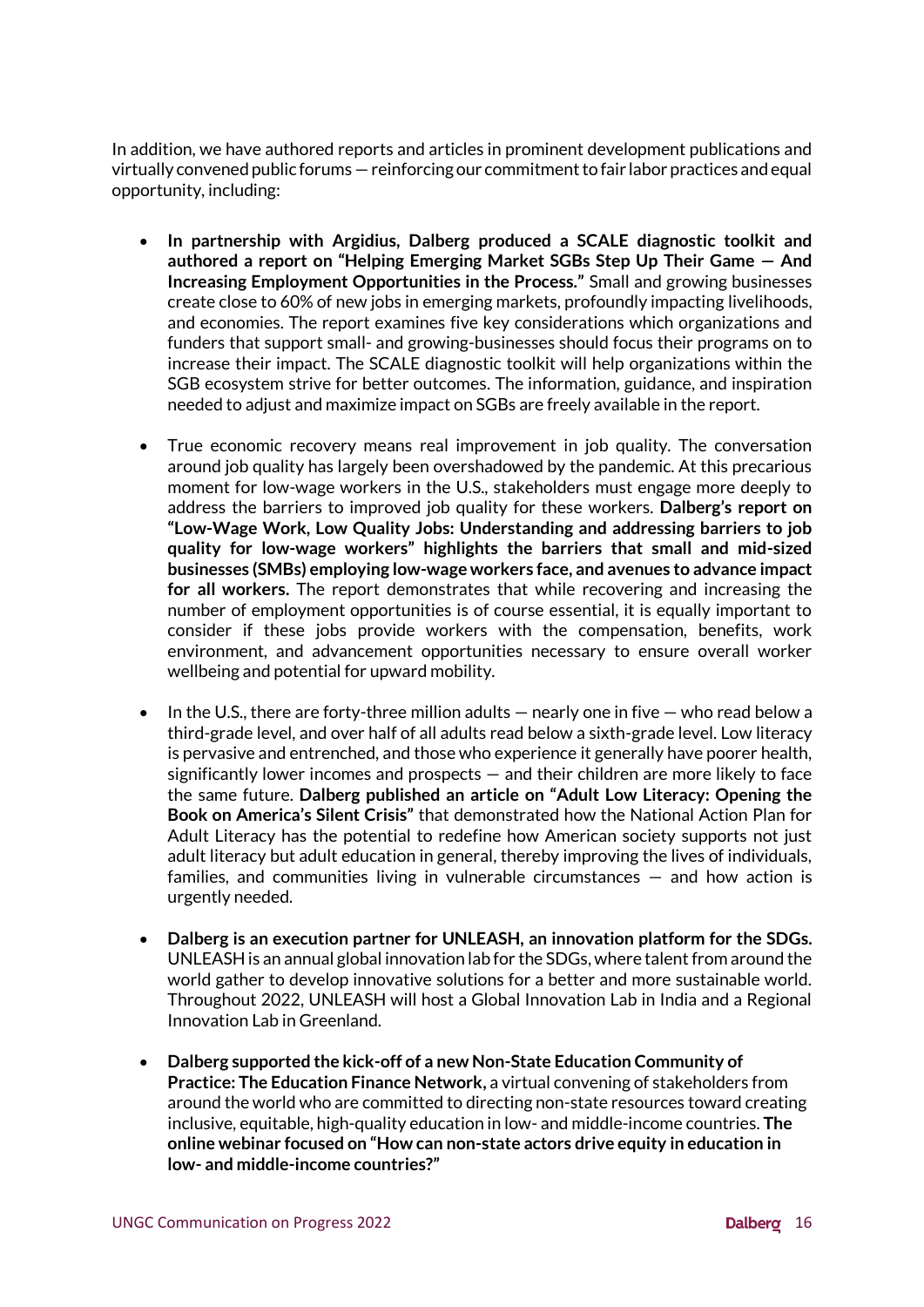- Governments currently spend \$500 billion a year on subsidies that are harmful to biodiversity. Reallocating this spending could catalyse a global labor force that can stimulate nature-positive business models. **Dalberg supported WWF on a new report highlighting the potential of the post-2020 Global Biodiversity Framework to deliver sustainable outcomes for people and the planet.** The report reveals that thirty-nine million jobs could be created if governments reallocated just one year's worth of subsidies that harm biodiversity to a nature-positive stimulus instead.
- Diversifying and empowering the health care workforce presents an area of significant need. It also holds the opportunity for innovation and systemic change. There are many intersecting objectives for working to improve the health-care workforce: narrowing the racial gap in health outcomes, meeting underserved communities' increasing need for more health care, and providing economic security to millions of vulnerable, lowwage health employees. There is a clear opportunity for philanthropy to support inclusive practices, align actors around health equity outcomes, and catalyze change across the talent pipeline. Building off research supported by AbbVie Foundation, **Dalberg's article in the** *Stanford Social Innovation Review* **on** "**Funding Equity in Health Workforce Development" suggests pathways to equity in America's health workforce.**

### Environment

- **Principle 7:** Business should support a precautionary approach to environmental challenges
- **Principle 8:** Business should undertake initiatives to promote greater environmental responsibility
- **Principle 9:** Business should encourage the development and diffusion of environmentally friendly technologies

### ASSESSMENT, POLICY, AND GOALS

Dalberg is committed to protecting, restoring and regenerating the planet. In 2020, Dalberg committed to adhering to the Paris Climate Agreement to ensure we do not contribute to the warming of the planet beyond the 1.5 degree; we also signed the UN Global Compact Business Ambition for 1.5 degrees to hold ourselves accountable to this pledge.

Dalberg's climate commitment is framed around 3 pillars: reach net zero, create solutions for climate and nature, and catalyse a climate community.

**Dalberg has committed to reaching net zero by measuring and reducing our emissions and plastic in line with climate science, and offsetting remaining emissions and plastic.** We committed to reduce absolute Scope 1 and 2 GHG emissions 55% by 2026 from a 2019 base year, reduce Scope 3 GHG emissions 55% per unit of revenue by 2026 from a 2019 base year, and reduce per-person plastics footprint by 30% by 2026 from the firm's 2019 baseline.

We have since updated our original targets to better reflect the distinction between different scopes of emissions and to reflect the most current climate science. Our ambitious targets intentionally go beyond the minimum requirements and have now been approved by the Science Based Targets Initiative (SBTi).

As of the end of 2021, both our carbon and plastic reductions are on track against our targets: Our absolute Scope 1 and 2 GHG emissions have fallen by 39%, our Scope 3 GHG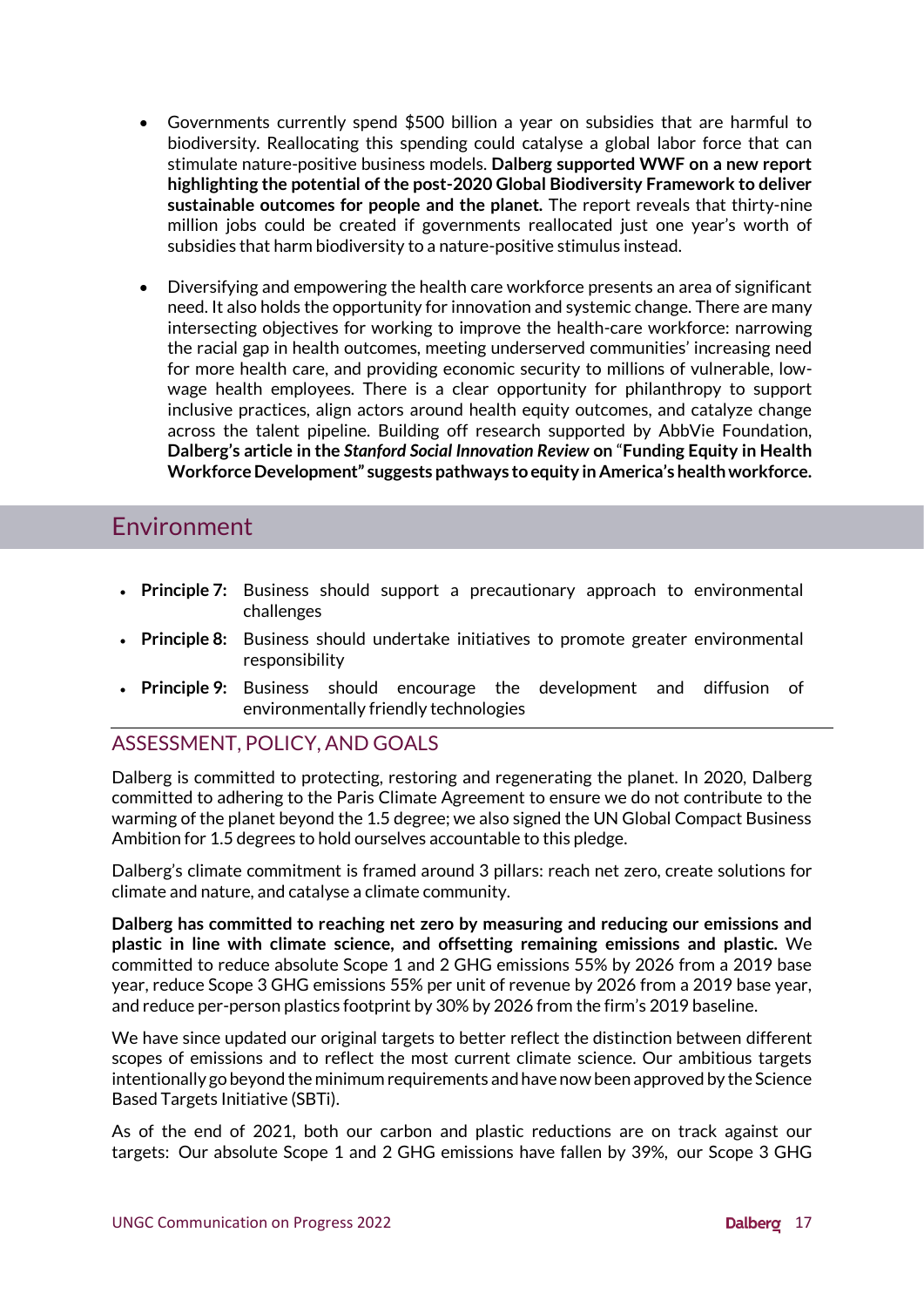emissions have fallen by 42%, and our office plastic footprint has fallen by 54% perperson, compared to a 2019 base year.

Where we are unable to reduce our carbon footprint, we are offsetting all our 2021 carbon emissions and plastic use through the purchase of carbon and plastic credits. This year, we intentionally focused on purchasing directly from carbon credit projects to help us better understand the market and to support innovative and local project developers.

**Dalberg also committed to create solutions for climate and nature by taking a climate lens to all projects and driving climate impact for clients through project work.** We committed to never propose solutions that would contribute to moving a country away from national targets on carbon intensity of growth and to include additional options that optimize for climate outcomes even where this is not asked by the client.

We continue to support teams in applying a climate lens by providing resources, trainings, and climate advisors for every project. We are taking steps towards a more integrated approach that helps teams apply climate, gender, and racial equity lenses to projects. We are simplifying our processes and consolidating our tools given our impact lenses crossover at various touchpoints in the project lifecycle.

**Dalberg committed to catalysing a climate community by fostering innovation and helping to develop climate-focused coalitions for change.** We committed to serve as a laboratory for emerging and innovative climate solution providers to test their proposition with us and to convene in coalitions across enterprises, working towards innovative partnerships for climate action. Our intention is to help emerging climate innovations come to market sooner and deploy solutions that address the immediacy and scale of the climate crisis through:

- **Partnerships**: with climate-focused organizations such as Joro, BeZero Carbon, and rePurpose Global to build and foster climate coalitions while strengthening our own actions and accountability.
- **Climate Action Collectives**: such as the creation of The Climate Innovation Hub and a climate-focused speaker series hosted by TEDx, TEDCountdown, and Dalberg Catalyst.
- **Climate Coalitions**: including investing in the development of new concepts around regenerative business, providing pro-bono support ahead of COP26 for the [UN High](https://unfccc.int/climate-action/marrakech-partnership/actors/meet-the-champions)  [Level Champions Team](https://unfccc.int/climate-action/marrakech-partnership/actors/meet-the-champions) in developing "Pathways to a Ren[ewable Energy Future in](https://dalberg.com/our-ideas/pathways-to-a-renewable-energy-future-in-africa/)  [Africa](https://dalberg.com/our-ideas/pathways-to-a-renewable-energy-future-in-africa/)," and supporting the incubation and establishment of [Climate Action Platform](https://capa.earthrise.media/)  [Africa.](https://capa.earthrise.media/)

We recognize that many of the emission reductions we were able to make during 2020 and 2021 were due to unprecedented remote working because of the Covid-19 Pandemic. Going forward, Dalberg aims to demonstrate ways in which a global consulting company can maintain a reduced footprint whilst delivering excellent client service in a post pandemic world. This includes new, climate-focused strategies around work travel, hybrid work schedules, and other considerations. Our staff will continue to minimize unnecessary travel to office or client sites, adhering to our climate policy and proactively incorporating a climate lens to future workplace design and infrastructure.

While Dalberg has made great progress on our commitment, we are still committed to continue learning, sharing, and taking even more ambitious steps in the future and to helping others do the same.

#### IMPI FMFNTATION

In the last year, Dalberg has worked with a wide range of clients to develop environmentally conscious strategies, build knowledge around environmental markets, and promote the development and diffusion of environmentally friendly technologies. For example: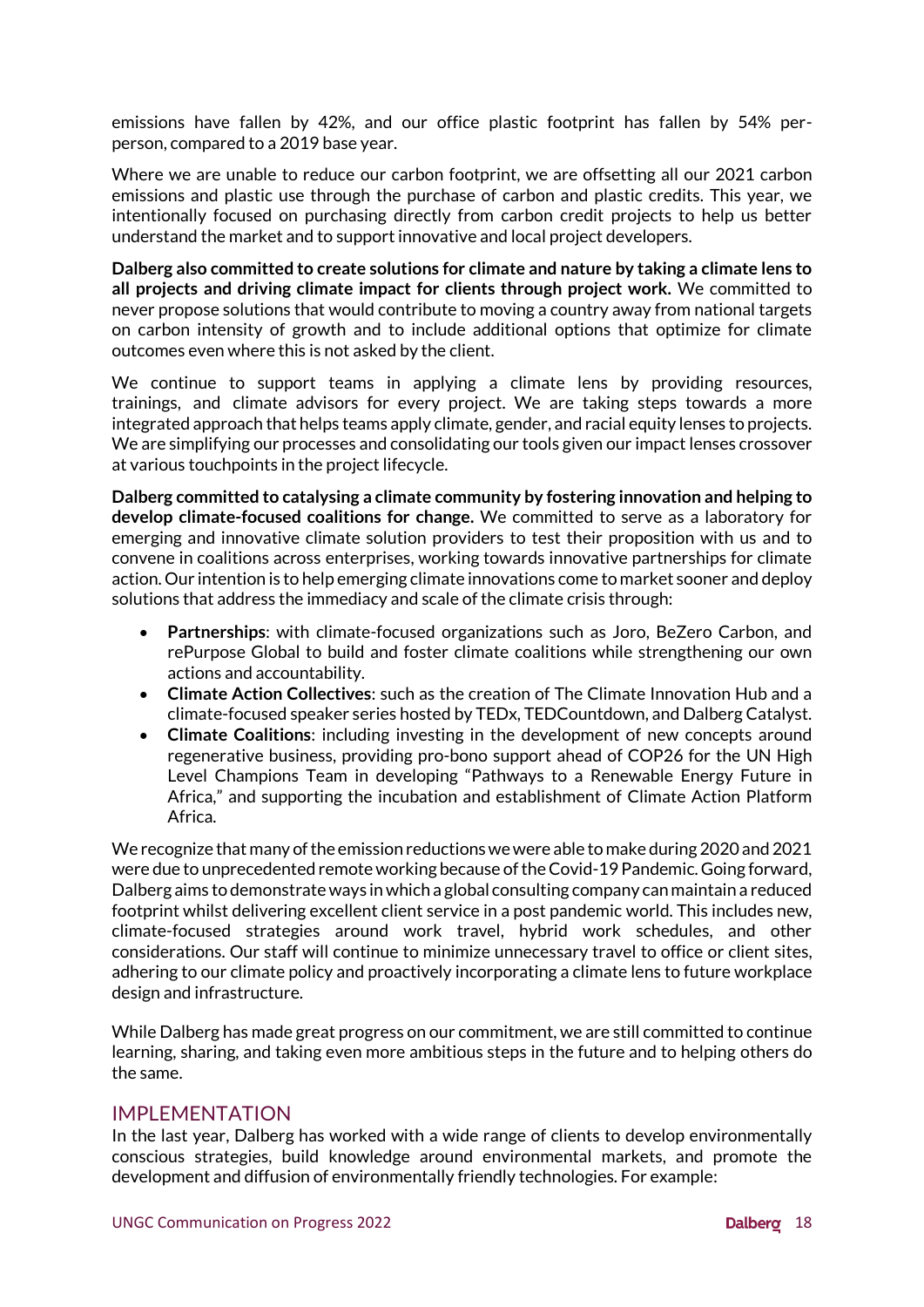- **A leading global FMCG company engaged Dalberg to assess the landscape and map out a database of green incentives for the organization across six markets: Vietnam, Malaysia, India, China, Indonesia, and Taiwan.** The Dalberg team identified financial instruments such as tax breaks and subsidies across the six markets that the organization can leverage when expanding their value chain across Asia. Dalberg helped inform the organization's bold sustainability strategy and social impact goals in six markets across Asia, as they seek to reduce their carbon footprint across their business' value chains significantly by 2030.
- **Dalberg was engaged by the Mercy Corps' Agrifin Program, to conduct a landscape assessment of existing climate dashboards, and develop a needs statement for farmerfacing organizations for climate-smart tools and services.** The project aimed to develop recommendations around appropriate technologies, use cases, and potential governance models for a climate-smart solutions dashboard as a public good while creating strategic recommendations on a future pathway for a climate-smart solutions dashboard. Insights from the assessment were used in developing and providing recommendations to Agrifin on how to play a role in improving climate-smart dashboard adoption by farmer-facing organizations. The learnings from the study were also shared in the form of a public-facing case study.
- **The Hong Kong Jockey Club (HKJC) team engaged Dalberg to outline a five-year environment strategy including the theory of change, potential program ideas, and basic MEL framework.** The Dalberg team analysed an exhaustive list of environment and climate issues based on Hong Kong's context. With a focus on high impact potential for philanthropy and HKJC's internal priorities, the team presented the HKJC with a portfolio centred on two pillars: Reducing carbon emissions from buildings and the ecological footprints of Hong Kongers through sustainable consumption, with frameworks for programs, MEL, and implementation.
- **The World Resources Institute (WRI) engaged Dalberg to assess the current state of restoration financing flows in sub-Saharan Africa (SSA) and design a set of practical solutions that will help achieve the African Forest Landscape Restoration Initiative (AFR100) pace and scale targets.** The Dalberg team conducted a targeted literature review, stakeholder interviews, and also developed a financial model to estimate the financing required to deliver on FLR commitments under the AFR100 at scale. Dalberg quantified the funding required and identified relevant funding modalities that would help scale local forest landscape restoration (FLR) in sub-Saharan Africa and consequently achieve AFR100 targets.
- **Dalberg was engaged by Zero Waste Europe to create a pitch document to present the opportunity for the first-ever zero-waste impact bond to support European cities moving towards circular economy waste management systems.** The Dalberg team helped the client deepen their understanding of the uses cases for innovative financing and select an intervention that was well suited for an impact bond. To do so, the team analysed the feasibility of a number of promising yet underutilized green waste systems, including reusable packaging systems, decentralized community composting, and mechanical recovery and biological treatment (MRBT) systems. The immediate goal of the pitch deck is to secure funding for a full feasibility assessment, which will be a necessary precursor to launching a zero-waste impact bond.
- **Dalberg was engaged by C40 Cities to create, convene, and facilitate a stakeholder dialogue workshop between cities, ride-hailing operators, and other industry actors**.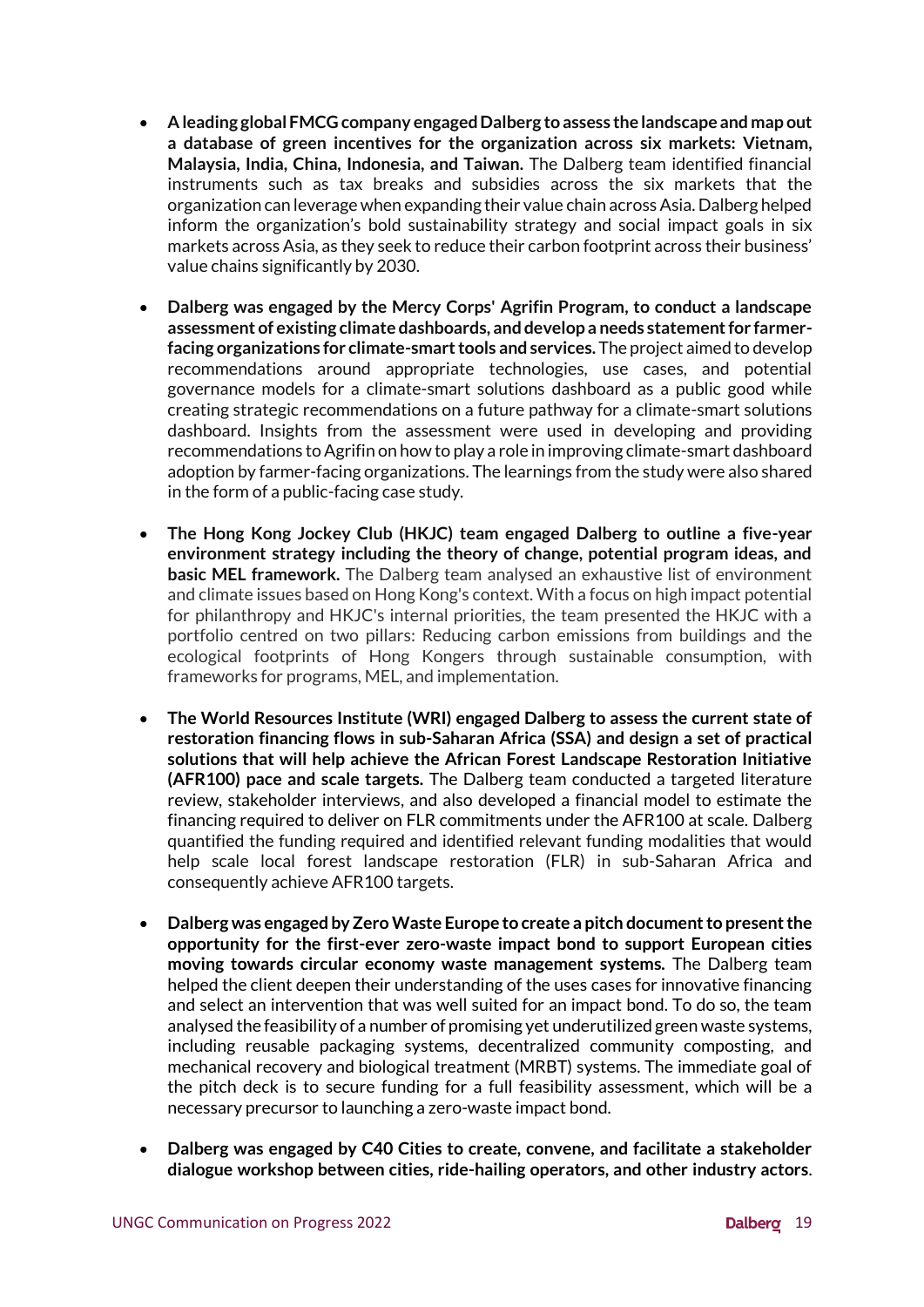The aim was to accelerate the electrification of ride-hailing fleets and to build partnerships across the industry to increase collaboration and efforts towards electrification goals in cities. The workshop resulted in new connections and collaborations between key operators and cities, with several key initiatives identified to take forwards including data sharing, shared charging infrastructure, public-private collaborations, and financial incentives and engagement with drivers.

• **Dalberg was commissioned by the Africa NDC Hub and its partners (AfDB, NDC-P, GGGI, and UNECA) to conduct a study and write a publication to be presented during COP26.** The study covered three main themes: (i) assessment of NDCs progress and ambition in Africa, (ii) assessment of climate finance flows on the continent, (iii) building country case studies that identify best practices in revising and implementing their NDCs. The study has highlighted the needs for faster climate finance flows and strengthening of government institutions especially to better address adaptation and resilience on the continent as it tends to receive less financing than mitigation. The publication aims to mobilize more investment towards the continent and raise awareness for investors to develop more innovative mechanisms that support the development of adaptation projects.

#### MEASURES OF OUTCOME

In the last year, Dalberg has authored reports and contributed to major conversations on environmental issues, including:

- **Dalberg Catalyst partnered with TEDx and TEDCountdown for the climate actionfocused event TEDxDalbergCatalyst in November and December 2021. "**The Surprising Power of Small to Save the Planet" showcased transformational ideas, innovations, and individual actions for tackling the climate crisis and regenerating our ecosystems. The now [on-demand](https://tedxdalbergcatalyst.com/) series featured a diverse group of 17 entrepreneurs, youth activists, and business executives working on the front lines of the climate crisis as they spotlighted critical areas for climate action around COP26.
- The tourism sector has suffered greatly amid the Covid-19 pandemic and now is an opportune time to create bridges across the now-exposed gaps between biodiversity protection and travel experiences. Together with governments, investors, and communities, the stage is set to create a healthier planetary future and a more equitable world for both host countries and their visitors. **Dalberg published an article, "Boosting the Tourism Sector and Biodiversity Protection," that explores the link between travel experiences and environmental outcomes.** The article also outlines ways in which countries have developed experiences that promote tourism but also conserve plant and animal life, encourage community development, and give hope that tourism could be an important frontier for the future of conservation efforts.
- **Dalberg, in partnership with Clean Air Fund, Blue Sky Analytics, and the Confederation of Indian Industry, published the first-of-its-kind report on "More than a Public Health Crisis: Air Pollution's Impact on the Indian Economy" to show how much the economy and society stand to gain if collaborative action is taken to clear the skies.** Traditionally, air pollution has been regarded as an inevitable cost of a developing economy and as a public health burden that must, to a large extent, be borne by society as a whole. However, this report shows how air pollution is very much a profitability issue, that clean air is a precondition for businesses to thrive, and critical for India to realize its vision of becoming a USD 5 trillion economy by 2025. Individual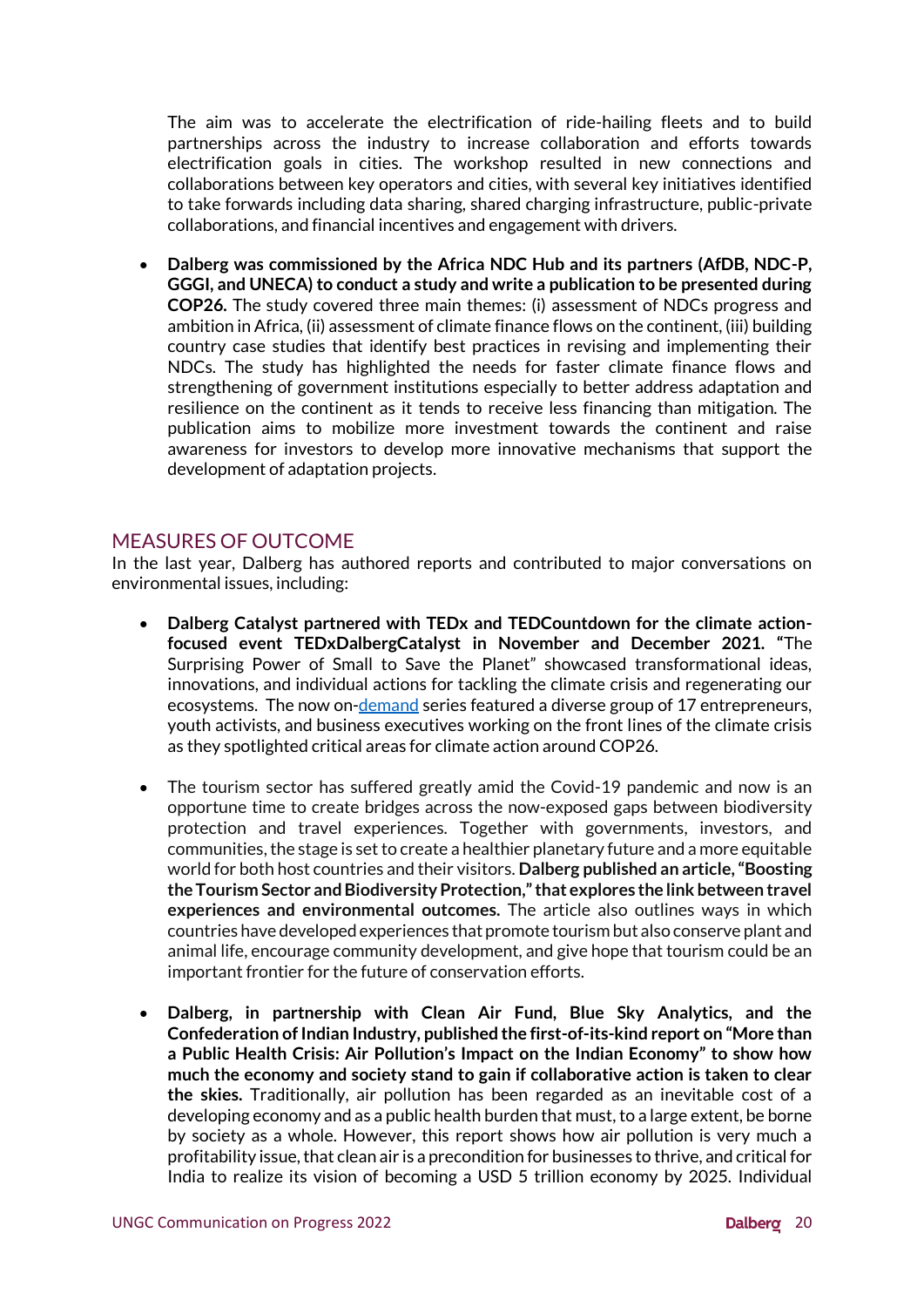businesses, and their employees, have a direct stake in improving air quality. Thus, industry leaders should take more ownership and become advocates in the movement for cleaner air.

- **Dalberg authored an article about "A Forest Economy for The Future: Generating Social and Economic Dividends from More Sustainable, Circular Sources"** to examine the possibility of increasing use of products derived from forests, while at the same time protecting biodiversity and forest cover. Forest-based, circular bio economies have the potential to help reverse the biodiversity loss our world is experiencing today. All actors involved in the forest economy need to make significant investments by supporting the transition of production- and consumption-trends towards sustainable outcomes, build coalitions for equitable use, and increase overall financing for sustainable forest-based initiatives. Such efforts can pave the way for us to use our forest assets both as economic pillars and as environmental safeguards.
- Latin America's biggest cities are tackling climate and mobility by investing in e-buses with the support of key stakeholders including government, manufacturers, financiers, and operators. **Dalberg's article "E-Buses Are Accelerating E-Mobility in Latin America," published in** *Impact Alpha***, presents market drivers, new business models, and the enablers needed to boost investment.** Fleets of zero-emission electric buses operating in Latin America were once a distant dream, especially for city dwellers commuting to work on congested highways through thick clouds of air pollution. But the transition of Latin America's public transportation systems to e-mobility is accelerating. The e-mobility financial opportunity and climate imperative is not limited to public transport. The models and lessons learned can support transition to e-mobility in other vehicle markets as well, such as distribution fleets and taxis.
- Dalberg co-authored a briefing paper and advocacy materials alongside the Clean Air Fund, calling for policymakers to integrate air quality as a climate action priority ahead of COP26 2021**.** The team published a report, "**Joined-up Action on Air Pollution and Climate Change**," alongside policymaker briefs and presentations to feed into the Clean Air Fund's long-term advocacy campaign for "clean air for all." The report was the first to articulate comprehensively how policymakers could increase their return on climate investments, create faster results all while delivering fairer climate action through cleaner air. The materials will be used to build momentum with policymakers and the private sector to increase action tackling both air pollution and climate change.
- **Dalberg worked with WWF to develop an advocacy report on the need for a global treaty on marine plastic pollution to tackle the plastic crisis.** The team developed a model that estimates the lifetime cost of plastic, which included impacts from across the plastic lifecycle for which there's sufficient data to quantify. This report will act as a tool for policy makers when working to convince governments, particularly fence-sitting governments, to express their support and work towards establishing a new global treaty.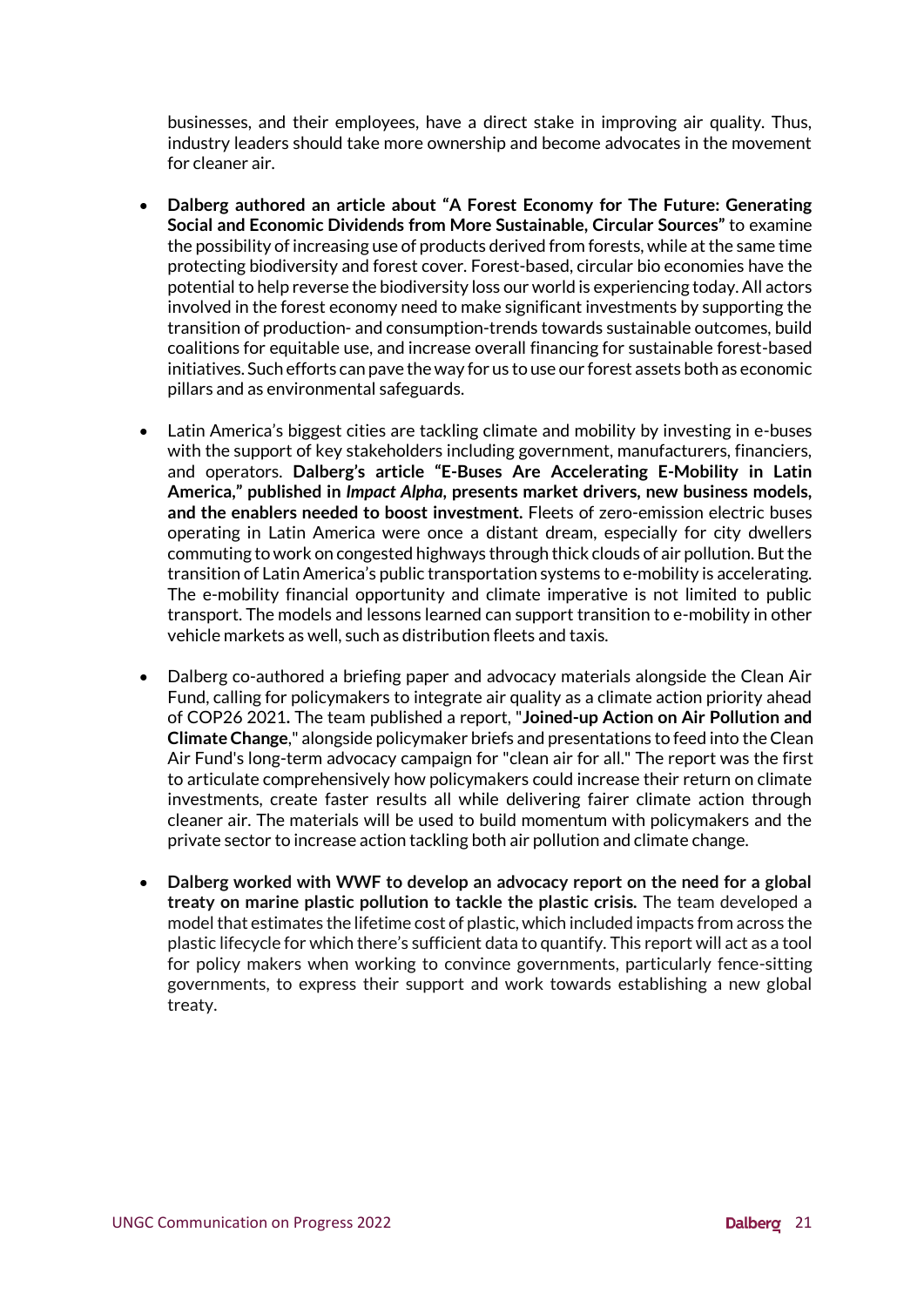# Anti-Corruption

• **Principle 10:** Business should work against corruption in all its forms, including extortion and bribery

### ASSESSMENT, POLICY, AND GOALS

Dalberg observes and supports the United Nations Convention Against Corruption. We seek to support governments, UN agencies, and civil society to realize a more transparent global economy.

As a firm, we have strict corporate policies to avoid bribery, extortion, and other forms of corruption both in our home-office countries and in the field. Where there are concerns, Dalberg includes specific provisions in our contractual arrangements with clients prohibiting any such behaviour. We are also finalizing our Safeguarding Children and Young People Guidelines and refreshing our global policies.

Dalberg is not just a mission-driven firm, but also a values-led one  $-$  as we continue to grow, we have adapted our processes while remaining true to our mission. In late 2019, a Dalberg Advisors Leadership taskforce developed a process to discuss issues around values as we take on new client engagements. In 2020, Dalberg convened a global client values committee with representatives from the Americas, Asia, Europe, and Africa to ensure that all client work is consistent with our gender and racial equity lenses, our commitment to environmental sustainability, and UNGC principles of human rights, elimination of discrimination, and anticorruption. This committee continues to provide advisory support to Dalberg projects around the world.

#### IMPLEMENTATION

Our primary contribution to a transparent global economy comes in the form of our client work. In the last year, we have worked with a wide range of clients on governance issues. For example:

- **Haqdarshak (HDS) engaged Dalberg to design a pay-for-results model to scale its intervention (i.e. uptake and usage of social security) to 10 million formal and informal workers by 2025.** There is considerable evidence that government entitlements present a useful starting point to build social security and financial well-being. However, existing challenges in key pillars of the current system (such as discretionary denial and quantity fraud) have hindered access to social security and revealed weak protection offered by the net itself.
- **Dalberg was engaged by Crisis Support Services of Alameda County — a Bay Area non-profit delivering comprehensive suicide prevention services to individuals in Alameda County — to develop the agency's vision and strategy for next three to five years, with a particular focus on growth and equity.** The team developed a robust interim report that helped identify major aspirations and challenges for CSS to consider in strategy development. The engagement culminated in a strategic plan that set the vision for CSS and four strategic objectives focused on well-being for care providers, equity and access to services, a social-ecological approach to suicide that shifts power dynamics to clients, and advocacy & systems influencing. The strategic plan will provide clarity to the agency for what it does and does not do, enable agency